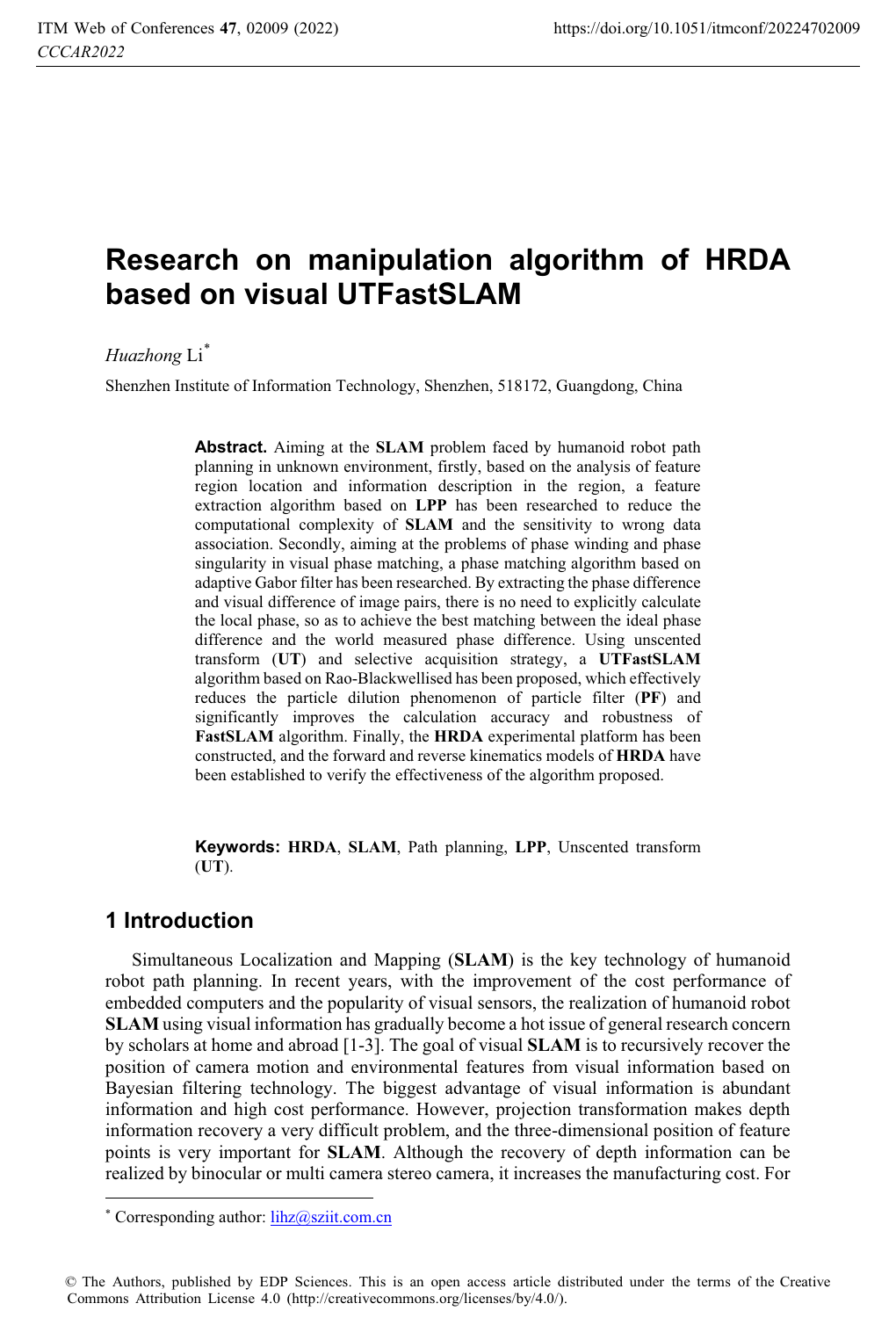monocular cameras, the restoration of depth information has to recover three-dimensional information from multiple two-dimensional images with the help of the motion between frames.

Davis [4] first carried out the research on monocular vision **SLAM**, and achieved some research results in indoor active vision **SLAM** and positioning, but its feature extraction and matching have strict requirements on the environment, such as there must be stable pane corners, and there must be no errors in matching. In addition, some other researchers have also proposed many new research methods and improvement means [5-7]. Previous studies have shown that feature extraction and matching are particularly important for the **SLAM** of monocular vision. Once robust and stable image features are obtained, motion restoration and depth restoration are feasible.

Robust invariant features have attracted extensive attention of researchers at home and abroad because of their important application value. Among them, invariant features that do not change with the viewpoint have been deeply studied, especially Locality Preserving Projections (**LPP**) features, which only use the information of the local region of the target to construct the feature quantity. Because these local regions may appear discretely in different positions of the target, when extracting features independently for each region, even if the target is located in a complex environment or partially occluded, some information of the target can be obtained through local feature extraction, so as to realize target recognition in complex background, which has a wider application. **LPP** extraction method has become a very active research direction [8-11], involving target recognition, panoramic image mosaic, virtual reality, robot autonomous navigation and other fields. For the application of extracted features in **SLAM**, we must also consider the problem of feature matching and management. Especially for large-scale or texture rich scenes, the feature accumulation speed is fast. On the one hand, it improves the accuracy of **SLAM** estimation, on the other hand, it also brings the problem of slow feature matching. Therefore, effective feature matching and feature management methods are necessary. In addition, in order to effectively reduce or eliminate the cumulative error generated in the motion process of humanoid robot, **SLAM** requires to estimate the consistent trajectory and environmental landmark state of humanoid robot. At present, **SLAM** solutions are mainly based on Bayesian filtering framework, and typical methods mainly include: Extended Kalman Filter (**EKF**) based on full state and Particle Filter **(PF)** [12]. Because the computational complexity of **EKF** is  $O(n2)$ , it cannot be applied in large-scale environment. **PF** scheme decouples the whole state problem of **SLAM**, greatly reduces the computational complexity, and provides a more feasible method for solving large-scale environment. The fast Simultaneous Localization and Mapping (**FastSLAM**) based on PF proposed by Montemerlo et al. is the most representative [13-14]. At present, this method has received extensive attention in **SLAM**. However, the traditional **FastSLAM** method usually requires a large number of particles. Because each particle corresponds to a landmark map, if the number of particles is too large, it will greatly increase the computational burden and storage space, and **EKF** needs to be used for the update of each landmark map, so there are similar problems and limitations of **EKF**. Therefore, aiming at the **SLAM** problem faced by humanoid robot path planning in unknown environment, firstly, in order to reduce the computational complexity of **SLAM** and the sensitivity to wrong data association, a feature extraction algorithm based on **LPP** has been researched. Secondly, aiming at the problems of phase winding and phase singularity in visual phase matching, a phase matching algorithm based on adaptive Gabor filter has been proposed; In order to effectively reduce the particle dilution phenomenon of PF and improve the calculation accuracy and robustness of **FastSLAM** algorithm, the **UTFastSLAM** algorithm based on Rao-Blackwellised has been researched by using unscented transformation (**UT**) and selective acquisition strategy. Finally, the Humanoid Robot Dual Arms (**HRDA**)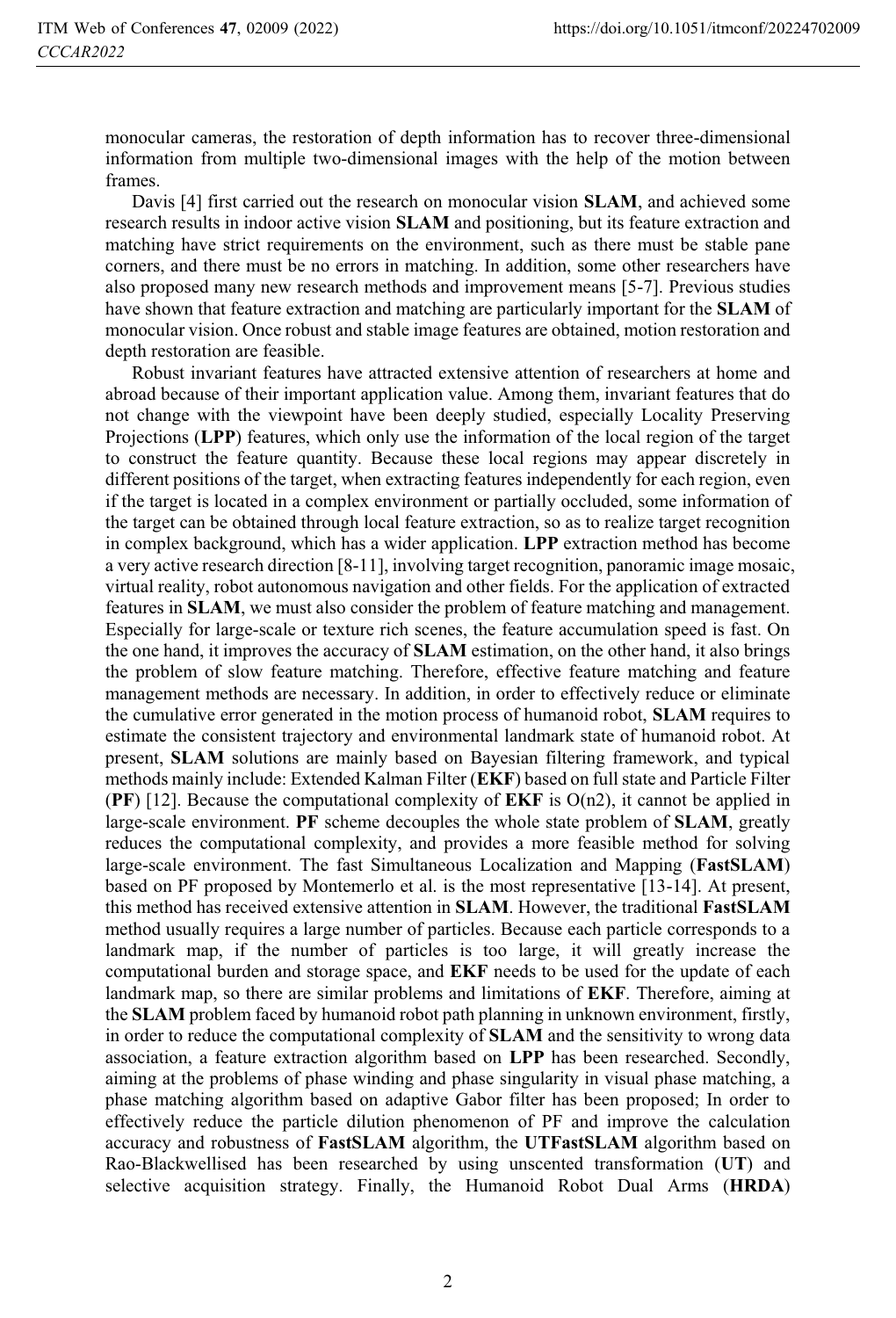experimental platform has been constructed, and the forward and reverse kinematics models of **HRDA** have been established to verify the effectiveness of the algorithm proposed.

# **2 Feature extraction algorithm based on LPP**

The feature extraction algorithm based on Local Preserving Projections (**LPP**) mainly solves two problems: (1) Location of feature region, that is, where to extract features? (solve the where problem). (2) Description of information in the region, that is, what feature quantity is used to describe the information in the region? (solve the what problem). The so-called feature region location refers to the construction of multi-scale differential Gaussian space based on scale space theory, the use of automatic scale selection method to locate the location of key points and determine the size of the feature region. The so-called intra domain information description means that in order to make the extracted features have good singularity, a well differentiated and deterministic feature description operator must be designed, and it has strong adaptability to the illumination, displacement, vision and noise of the image. This paper studies a new descriptor, **LPP** feature descriptor. The so-called **LPP** feature is a point feature, which is the pole not near the image edge in three consecutive Gaussian difference images. The pole in the Gaussian difference image is the pixel whose gray value is larger or smaller than its surrounding pixels. It is the pixel with the most drastic change after Gaussian blur. Therefore, it has good stability. Using the extreme value of the convolution  $D(x, y, \sigma)$  between the Gaussian difference function and the image space in the scale space.  $D(x, y, \sigma)$  can be obtained from two adjacent Gaussian convolution images with a scale difference of a constant factor  $K$ , which can be expressed as formula  $(1)$ .

$$
D(x, y, \sigma) = (G(x, y, k\sigma) - G(x, y, \sigma))^* I(x, y) = L(x, y, k\sigma) - L(x, y, \sigma)
$$
 (1)

An effective way to build  $D(x, y, \sigma)$  is described below. First, the original image is convoluted with the Gaussian function to generate the pre-processed blurred image  $I_0$ , and then  $I_0$  is convoluted with the Gaussian function to generate the first blurred image  $I_1$  of the first layer. Then,  $I_2$  is obtained by convolution of  $I_1$  and Gaussian function ( $\sigma_2 = k \sigma_1$ ) and iterated successively. Secondly, divide each layer of the scale space into s intervals, then  $k = 2^{1/s}$ . In the fuzzy image stack, s + 3 images must be generated for each layer, so that the later extreme point detection can cover the whole layer. Then,  $s + 2$  Gaussian difference images are generated by subtracting the adjacent Gaussian blurred images.After processing the first layer, resample the third Gaussian image  $I_{s+1}$  at the top of the first layer stack. The resampling process is to scan the pixels of  $I_{s+1}$  in rows and columns, so as to obtain the first blurred image of the second layer, which is 1 / 4 of the size of the first layer. Then use the above method to generate the next layer of Gaussian blurred image and Gaussian difference image, and so on, Until the image is reduced to a certain extent. Therefore, multi-layer Gaussian blur and Gaussian difference images can be obtained, which are Gaussian blur images and Gaussian difference images. Because the local minima and maxima in the Gaussian difference image  $D(x, y, \sigma)$  may have feature points with constant proportion. In order to detect these extreme points,  $D(x, y, \sigma)$  is sampled first, and each sampling point is compared with 8 adjacent points of the current image and 9 adjacent points of the upper and lower adjacent scales. The condition for sampling points to be extracted is that their gray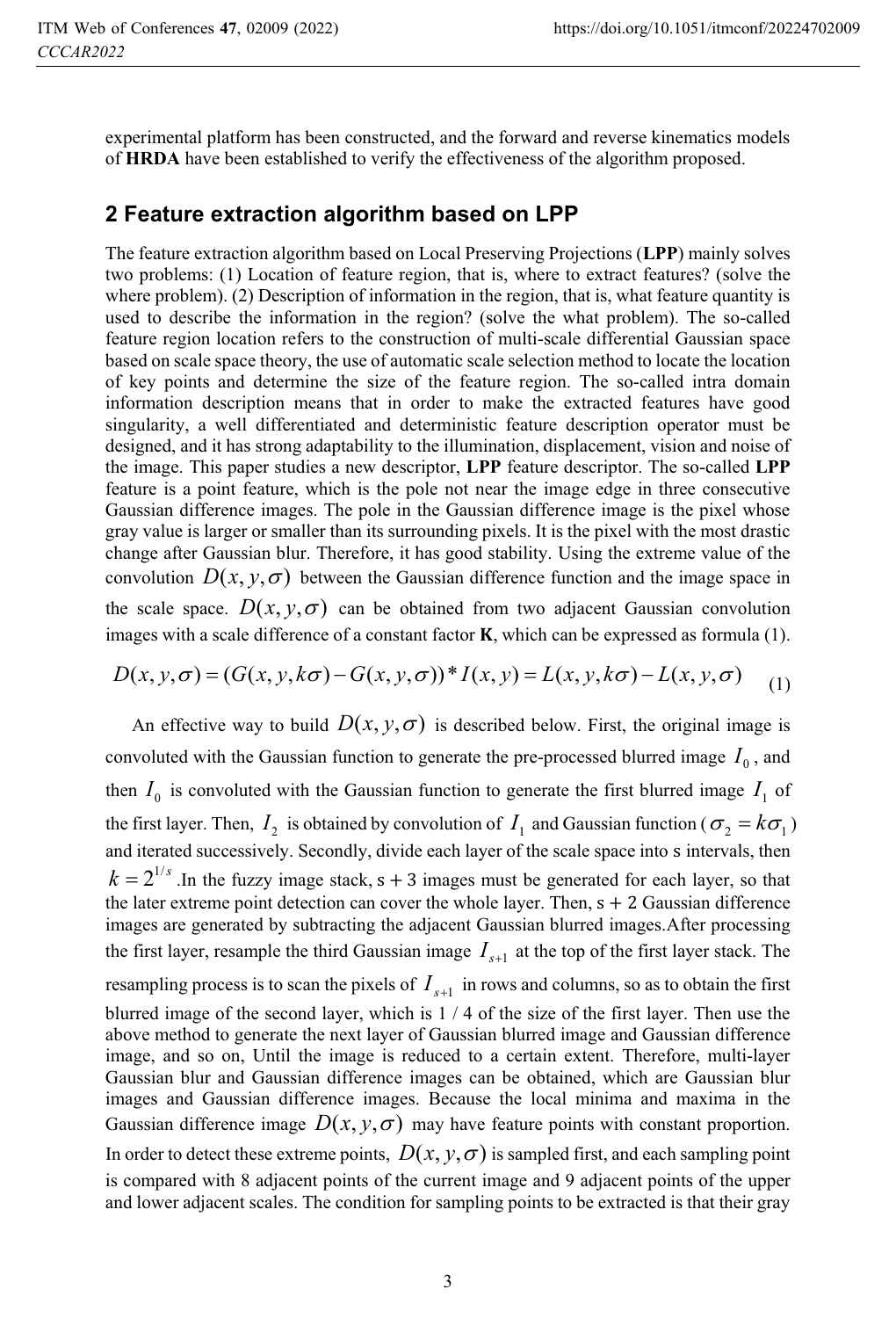values are greater than or less than all 26 adjacent points. The sampling points detected above are called candidate feature points. In order to obtain more accurate image coordinates of feature points, it is necessary to compare the sampling points with their surrounding pixels. On the one hand, it can make the data of sampling points (including position, scale, main curvature ratio, etc.) more accurate. On the other hand, it can also exclude those sampling points with small difference from adjacent points or poor quality at the edge of the image. This paper adopts the positioning method proposed by brown, which has good positioning accuracy. In this method, a three-dimensional quadratic function is used to fit the local sampling points to determine the interpolation position of the maximum value. The scale space function  $D(x, y, \sigma)$  is expanded by second-order Taylor expansion, which can be expressed as formula (2).

$$
D(x) = D + \frac{\partial D^T}{\partial x} + \frac{1}{2} \cdot x^T \frac{\partial^2 D}{\partial x^2} \cdot x \tag{2}
$$

where, D and its partial derivative are the values at the sampling point, and  $x = (x, y, \sigma)$  is the affectable in the sampling point. the offset relative to the sampling point. By calculating the partial derivative of the above function with respect to *x* and making it zero, the position  $\hat{x}$  of the extreme point can be obtained, which can be expressed as formula (3).

$$
\hat{x} = -\partial^2 D^{-1} / \partial^2 x \cdot \partial D / \partial x \tag{3}
$$

Substituting  $\hat{x}$  into equation (2) yields equation (4).

$$
D(\hat{x}) = D + 1/2 \cdot \partial D^T / \partial x \cdot \hat{x}
$$
 (4)

In this experiment, all extreme points of  $D(\hat{x}) < 0.02$  will be deleted. In this way, according to the function value at the extreme point  $\hat{x}$ , those unstable extreme points with small difference from the neighborhood points can be excluded. According to the gray level change of the local image around the feature points, each feature point is given a constant direction. In this way, the feature points can be described with the information related to the direction, so as to obtain the invariance of image rotation. Firstly, the Gaussian blurred image l with the scale closest to the feature point is selected so that all calculations can be carried out in a scale invariant manner. At this scale, the gradient value  $m(x, y)$  and direction  $\theta(x, y)$  of each image sampling point  $L(x, y)$  are calculated by the difference between pixels, as shown in formula (5) below.

$$
\begin{cases}\nm(x,y) = \sqrt{(L(x+1,y) - L(x-1,y))^2 + (L(x,y+1) - L(x,y-1))^2} \\
\theta(x,y) = \tan^{-1}((L(x+1,y) - L(x-1,y))/(L(x,y+1) - L(x,y-1))\n\end{cases} (5)
$$

According to the gradient direction of sampling points in a certain area around the feature points, a direction histogram can be established, which contains 36 heaps and covers the direction domain of 360 degrees. Each sampling point added to the histogram is weighted according to its gradient value and Gaussian weighted circular window.

Each peak in the direction histogram corresponds to the dominant direction of each local gradient. First, the highest peak is detected. Then, any other local peak above 80% of the highest peak here is also used to create a feature point in the corresponding direction; If there are multiple peaks with close gradient values at one location, multiple feature points with the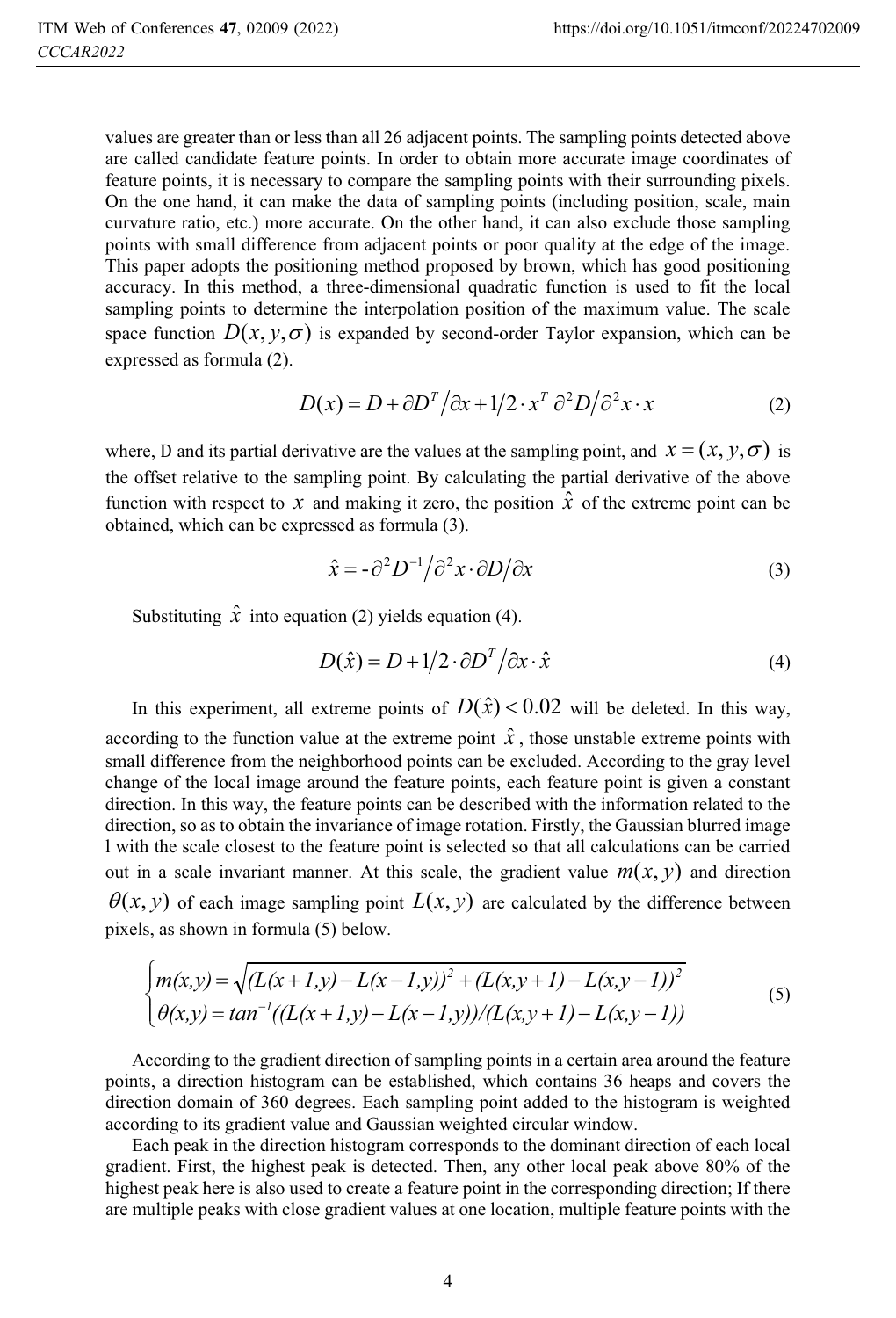same location and scale but different directions will be created at that location; Only about 15% of points are given multiple directions, but these points play a great role in the stability of matching. Finally, for each peak, the stack values of the three histograms closest to the peak are used for parabolic interpolation fitting to make the position of the peak more accurate.

# **3 Binocular visual feature matching algorithm**

The phase matching method used in this paper has the advantages of high visual accuracy, good stability and parallel computing. It is an important research method in binocular stereo matching. Aiming at the problems of phase winding and phase singularity in the existing phase matching methods and meeting the requirements of real-time image matching, this paper studies a binocular visual feature matching algorithm to extract the phase difference of image pairs based on adaptive Gabor filter, and then calculate the parallax. There is no need to explicitly calculate the local phase, which has high operation efficiency. For any given parallax, the task of stereo matching is transformed into finding a parallax value, so that the ideal phase difference and the actual measured phase difference can achieve the best matching. The algorithm can obtain accurate parallax estimation, has high robustness, and the predicted parallax range is large. In addition, RANdom SAmple Consensus (**RANSAC**) constraints, epipolar geometric constraints and uniqueness constraints are used to eliminate wrong matching pairs. Therefore, it is necessary to study the basic properties and timefrequency localization properties of wavelet. For the Fourier transform  $\hat{f}(\varpi)$  of function  $f(x)$ , equation (6) is satisfied.

$$
\hat{f}(\bullet - b) = e^{-ib\omega} \hat{f}(\omega), [\hat{f}(\bullet /a)](\omega) = |a| \hat{f}(a\omega)
$$
(6)

Now we discuss the time-frequency localization property of the window function defined by equation (6). From the perspective of time domain, when  $\psi_{a,b}(t)$  is used as a window function, the center  $t_0$  and window width  $\sigma_{\psi_{a,b}}$  can be expressed as follows respectively.

$$
t_0 = \frac{1}{\left\| \psi_{a,b} \right\|_2^2} \int\limits_R \left| t \middle| \psi_{a,b}(t) \right|^2 dt, \quad \sigma_{\psi_{a,b}} = \frac{1}{\left\| \psi_{a,b} \right\|_2} \left\{ \int\limits_R (t - t_0)^2 \left| \psi_{a,b}(t) \right|^2 dt \right\}^{1/2} \quad (7)
$$

Equation (7) can be expressed in the form of convolution  $f * \psi((\bullet - b)/a)$ . From the perspective of frequency, there is  $W_{\psi} f(a,b) = \int_{-\infty}^{+\infty} \hat{f}(\omega) \hat{\psi}_{a,b}(\omega) d\omega / (2p)$  by using Parseval energy conservation theorem. Therefore, using  $\hat{\psi}_{a,b} = |a|^{1/2} e^{-ib\omega} \hat{\psi}(a\omega)$  $a_{a,b} = |a|^{1/2} e^{-ib\omega} \hat{\psi}(a\omega)$ , the center  $\varpi$  and width  $\sigma_{\psi_{a,b}}$  of the frequency window can be expressed as follows.

$$
\varpi_{0} = \frac{1}{\|\hat{\psi}_{a,b}\|_{2}^{2}} \int_{R} \varpi |\hat{\psi}_{a,b}(\varpi)|^{2} d\varpi, \quad \sigma_{\psi_{a,b}} = \frac{1}{\|\hat{\psi}_{a,b}\|_{2}} \left\{ \int_{R} (\varpi - \varpi_{0})^{2} |\hat{\psi}_{a,b}(\varpi)|^{2} d\varpi \right\}^{1/2}
$$
(8)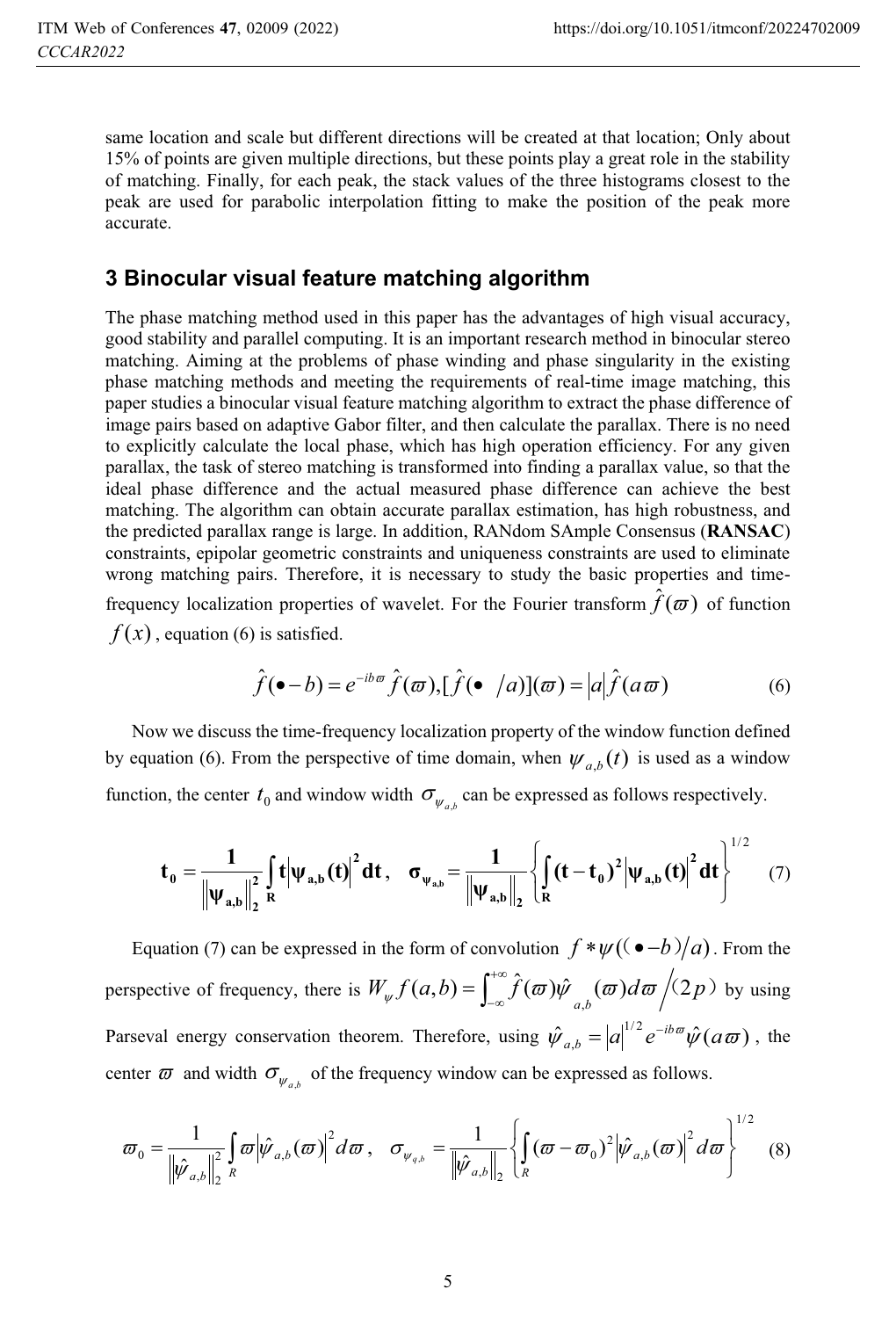Note  $\psi_{a,b}(t) = \psi(t)$  in  $a = 1$  and  $b = 0$ , i.e.  $\psi_{a,b}(t)|_{a=1, b=0} = \psi(t)$ , and the corresponding time domain and frequency domain window parameters are recorded as  $t_0^*$ ,  $\sigma_{\psi}$ ,  $\sigma_{0}^{*}$  and  $\sigma_{\hat{\psi}}$  respectively. Equation (9) can be established.

$$
t_0 = at_0^* + b, \sigma_{\psi_{a,b}} = a\sigma_{\psi}, \varpi = \varpi_0^* / a, \sigma_{\hat{\psi}_{a,b}} = \sigma_{\hat{\psi}} / a
$$
 (9)

If calculated directly, equation (10) can be obtained.

$$
t_0 = \int_R t \left| \frac{1}{\sqrt{a}} \psi \left( \frac{t-b}{a} \right) \right|^2 dt / \int_R \left| \frac{1}{\sqrt{a}} \psi \left( \frac{t-b}{a} \right) \right|^2 dt = at_0^* + b
$$
 (10)

Similarly, equation (11) is obtained.

$$
\sigma_{\psi_{a,b}} = a \sigma_{\psi} \tag{11}
$$

The time-frequency window satisfies the following equation (12).

$$
\[t_0 - \sigma_{\psi_{a,b}}, t_0 + \sigma_{\psi_{a,b}}\] \times \left[\sigma_0 - \sigma_{\psi_{a,b}}, \sigma_0 + \sigma_{\psi_{a,b}}\right] = \left[at_0^* + b - a\sigma_{\psi}, at_0^* + b + a\sigma_{\psi}\right] \times \left[\frac{\sigma_0 - \sigma_{\psi}}{a}, \frac{\sigma_0 + \sigma_{\psi}}{a}\right] (12)
$$

At this time, the time width of the window is  $2a\sigma_{\psi}$  and the frequency width is  $2\sigma_{\hat{\psi}}/a$ . Therefore, its area is  $4\sigma_{\psi} \times \sigma_{\hat{\psi}}$ , which is independent of the selection of parameters *a* and

b . The time-frequency window has the following characteristics: (1) when the highfrequency component needs to be detected, reduce the value of  $a$ , at this time, the time window automatically narrows, and the frequency window automatically widens. At this time, it is a high-frequency window with a narrow width and a large frequency width; (2) When detecting the low-frequency component, increase the value of *a* , the time window will be automatically wide, and the frequency window will be automatically narrow. At this time, it is a low-frequency window with large time and narrow frequency width.

Next, the physical significance of wavelet transform is discussed from the perspective of system response. Set the input information as  $f(x)$  and the unit excitation response of the system as  $h_a(t) = h(-t/a) / \sqrt{|a|}$ , so the output of the system satisfies equation (13).

$$
f(\bullet) \otimes h_a(\bullet) = \int_R f(x)\psi((x-b)/a)\bigg/\sqrt{|a|} \cdot dx = W_{\psi}f(a,b) \tag{13}
$$

Therefore, the continuous wavelet transform of  $f(x)$  can also be regarded as the transfer function and the output of  $H_a(\omega)$  system. In addition, through the time-frequency analysis of the previous window function, it can be seen that  $\psi(t)$  is essentially a band-pass system, and with the change of scaling factor  $a \cdot \psi_{a,b}(t)$  corresponds to a series of bandpass systems with different bandwidth and center frequency. The following physical characteristics of wavelet transform are summarized.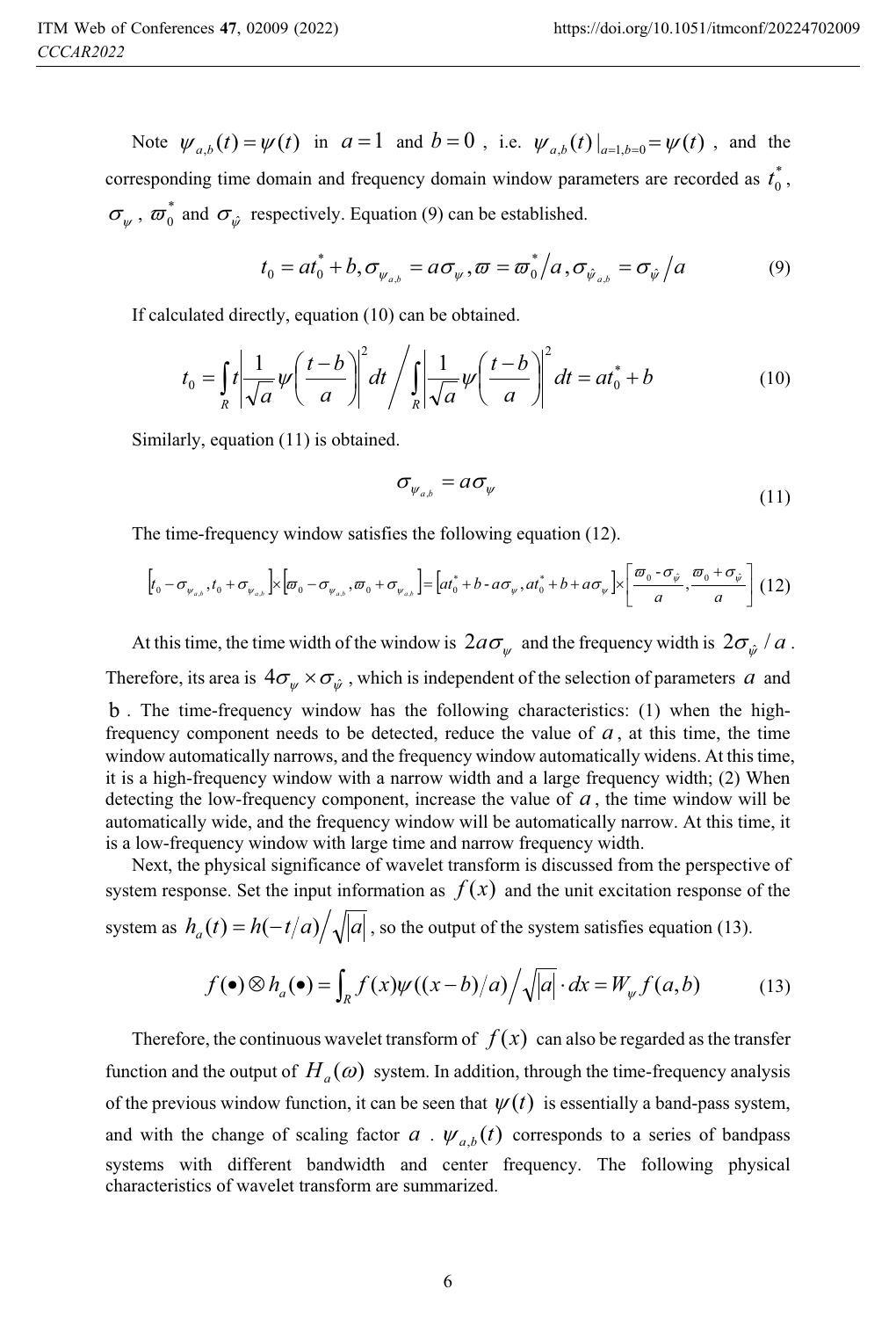(1) The continuous wavelet transform of signal  $f(x)$  is the output of  $f(x)$  filtered by a series of band-pass filters. Parameter *a* in  $W_{\alpha} f(a,b)$  reflects the bandwidth and center frequency of the band-pass filter, while parameter b reflects the time parameter of the filtered output.

(2) Let Q be the ratio of the center frequency and bandwidth of the filter, that is, the quality factor, then the band-pass filters formed by the change of scaling factor a are constant Q filters.

(3) When the scaling factor a changes, the bandwidth and center frequency of the bandpass filter also change. When parameter  $a$  is smaller, the center frequency is larger and the bandwidth becomes wider; When parameter  $a$  is large, the center frequency is small and the bandwidth becomes narrow. This characteristic of wavelet transform has important application value for the local characteristic analysis of signal  $f(x)$ . For example, where the signal changes slowly, it is mainly low-frequency components and the frequency range is relatively narrow. At this time, the band-pass filter of wavelet transform is equivalent to a large case; On the contrary, where the signal changes suddenly, it is mainly high-frequency components, and the frequency range is relatively wide. The band-pass filter of wavelet transform is equivalent to a small case. In short, when the scaling factor changes from small to large, the filtering range changes from high frequency to low frequency. Therefore, wavelet transform has zoom characteristics.

(4) Linear transformation. Wavelet transform is a linear transform, which has the property of linear transform: superposition.

(5) Time shift characteristics.

$$
\text{if } f(x) \xrightarrow{\text{CWT}} W_f(a, b), \text{ then } f(x - x_0) \xrightarrow{\text{CWT}} W_f(a, b - x_0) \tag{14}
$$

(6) Scale conversion.

$$
\text{if } f(x) \xrightarrow{\text{CWT}} W_f(a, b) \xrightarrow{\text{then }} f(x/\lambda) \xrightarrow{\text{CWT}} \sqrt{\lambda} W_f(a/\lambda, b) \tag{15}
$$

(7) Redundancy. The redundancy of wavelet transform is illustrated by the reconstruction kernel and the reconstruction kernel equation. That is, the wavelet transform values of each point in the  $(a, b)$  half plane are related. The wavelet transform value at point  $(a_0, b_0)$  can be represented by the wavelet transform value of each point in the  $(a,b)$  half plane.

$$
\begin{cases}\nW_{f}(a_{0},b_{0}) = \int_{0}^{+\infty} \frac{da}{a^{2}} \int_{-\infty}^{+\infty} W_{f}(a_{0},b_{0}) K_{\psi}(a_{0},b_{0},a_{0},b_{0}) d\tau \\
K_{\psi}(a_{0},b_{0},a_{0},b_{0}) = \frac{1}{c_{\psi}} \int \psi_{a,b}(x) \psi_{a_{0},b_{0}}^{*}(x) dx = \frac{1}{c_{\psi}} \langle \psi_{a,b}(x), \psi_{a_{0},b_{0}}(x) \rangle\n\end{cases}
$$
\n(16)

where,  $K_{\psi}$  is the inner product of  $\psi_{a,b}(x)$  and  $\psi_{a_0,b_0}(x)$ , which reflects the correlation between them. It is called reconstructed kernel. When  $a = a_0$  and  $a = b_0$ ,  $K_w$  has the maximum value. When  $(a, b)$  deviates from  $(a_0, b_0)$ , the value of  $K_{\mu}$  decays rapidly, and the smaller the correlation region between them. If  $K_{\mu} = d(a - a_0, b - b_0)$ , at this time, the wavelet transform values in  $(a, b)$  plane are not related to each other, and the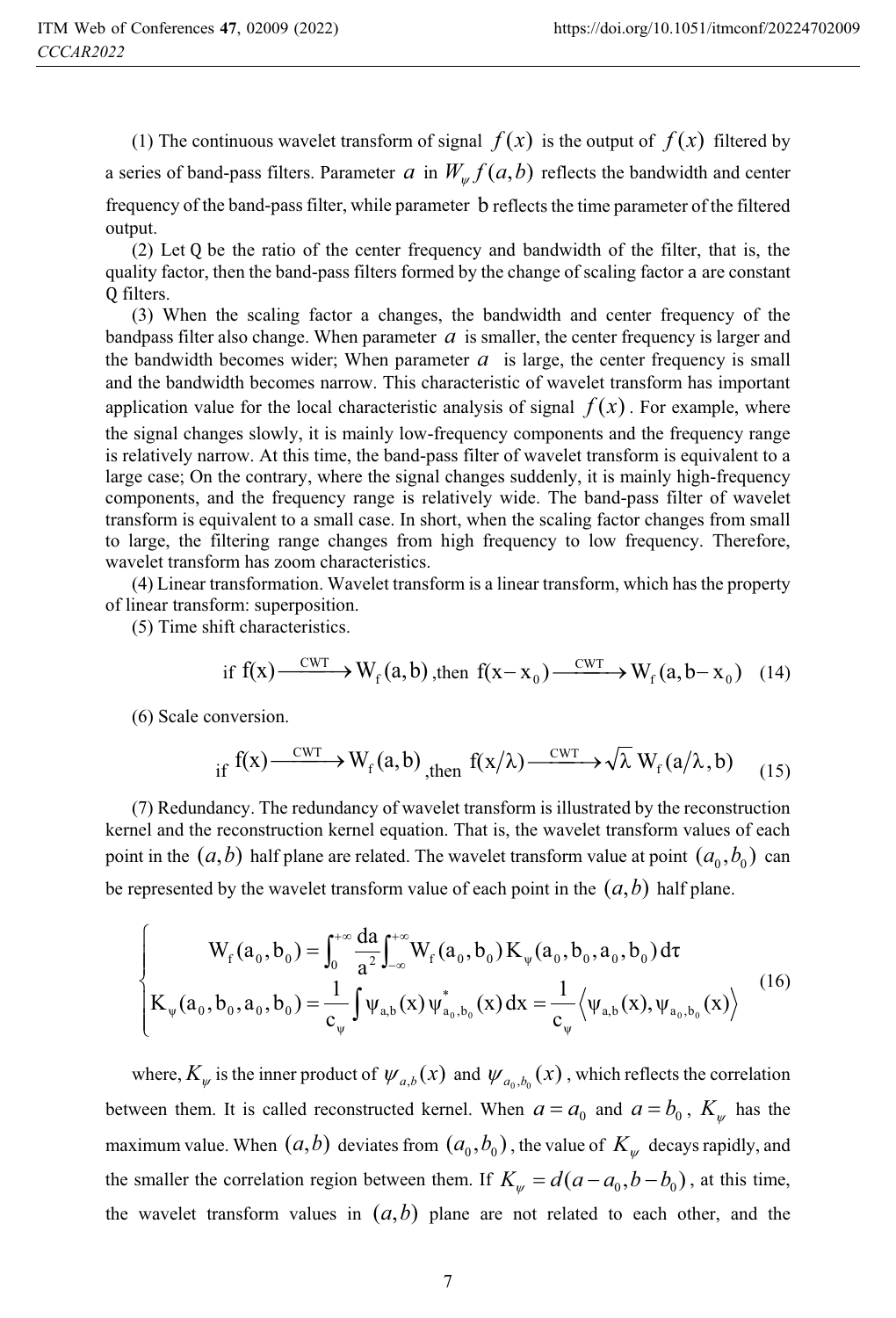information contained in wavelet transform is not redundant, which requires that wavelets with different scales and different translations are orthogonal to each other. However, when  $(a, b)$  is a continuous variable, it is difficult to meet this requirement.

(8) Properties of cross terms of wavelet spectra. Wavelet transform is linear and there is no cross term. However, the energy distribution function  $\big| W_f(a,b) \big|^2$  derived from wavelet transform has cross terms in the case of multiple signals. If  $f(t) = f_1(t) + f_2(t)$  is set, equation (17) can be obtained.

$$
\left|W_{f}(a,b)\right|^{2} = \left|W_{f_{1}}(a,b)\right|^{2} + \left|W_{f_{2}}(a,b)\right|^{2} + 2\left|W_{f_{1}}(a,b)\right| \bullet \left|W_{f_{2}}(a,b)\right| \bullet \cos(\theta_{1} - \theta_{2})
$$
(17)

The cross term of wavelet transform only appears at  $(a,b)$  where  $W_f$  and  $W_f$  are not zero at the same time. This is different from Wigner distribution.

# **4 UTFastSLAM algorithm based on rao-blackwellised**

Unbiased Transform (**UT**) is a new method to calculate the statistical characteristics of nonlinear transformation random variables. It has strong advantages in solving nonlinear and non-Gaussian problems. Because the environment perception function is nonlinear due to the complexity of the environment when creating the indoor environment map, the linear approximation of **EKF** in the classical algorithm may produce large errors. In this paper, **UT** is introduced into **FastSLAM** to reliably approximate the posterior distribution of the pose of the humanoid robot, which overcomes the loss problem of the traditional particle method, and greatly reduces the number of particles through effective adaptive resampling, so that a good approximate posterior distribution can be obtained with only a few particles. Firstly, the current perceptual information  $z<sub>t</sub>$  is added to the traditional proposed distribution

 $(s_{_t} | s_{1:t-1}^{(i)}, u_{1:t-1}, z_{_t})$  $1:t-1$ ,  $u_{1:t-1}$ ,  $u_{t}$  $p(s_t | s_{1:t-1}^{(i)}, u_{1:t-1}, z_t)$ , so that the particles sampled from the prior distribution move to the posterior high probability region. The traditional method to approximate the probability is to use the Gaussian approximation generated by **EKF**, which can be expressed as formula (18).

$$
p(s_t | s_{1:t-1}^{(i)}, u_{1:t-1}, z_t) \approx N(s_t, \overline{s}_t, P_{s_t})
$$
\n(18)

**EKF** is approximately obtained by the first-order Taylor expansion of the nonlinear perception function  $z_t = g(M, s_t)$  in the mean  $\overline{s}_t$ , which can be expressed as equation (19).

$$
z_t = g(M, s_t) \approx g(M, \overline{s}_t) + \Delta_{s_t} g'(M, \overline{s}_t)
$$
\n(19)

Therefore, the mean and variance of the perceptual variable  $z_t = g(M, s_t)$  can be expressed as equation (20) respectively.

$$
\bar{z}_t = g(M, \bar{s}_t), P_{z_t} = g'(M, \bar{s}_t)^T g'(M, \bar{s}_t)
$$
\n(20)

In this paper, UT is used to calculate the mean  $\overline{z}_t$  and variance  $P_z$  of perceptual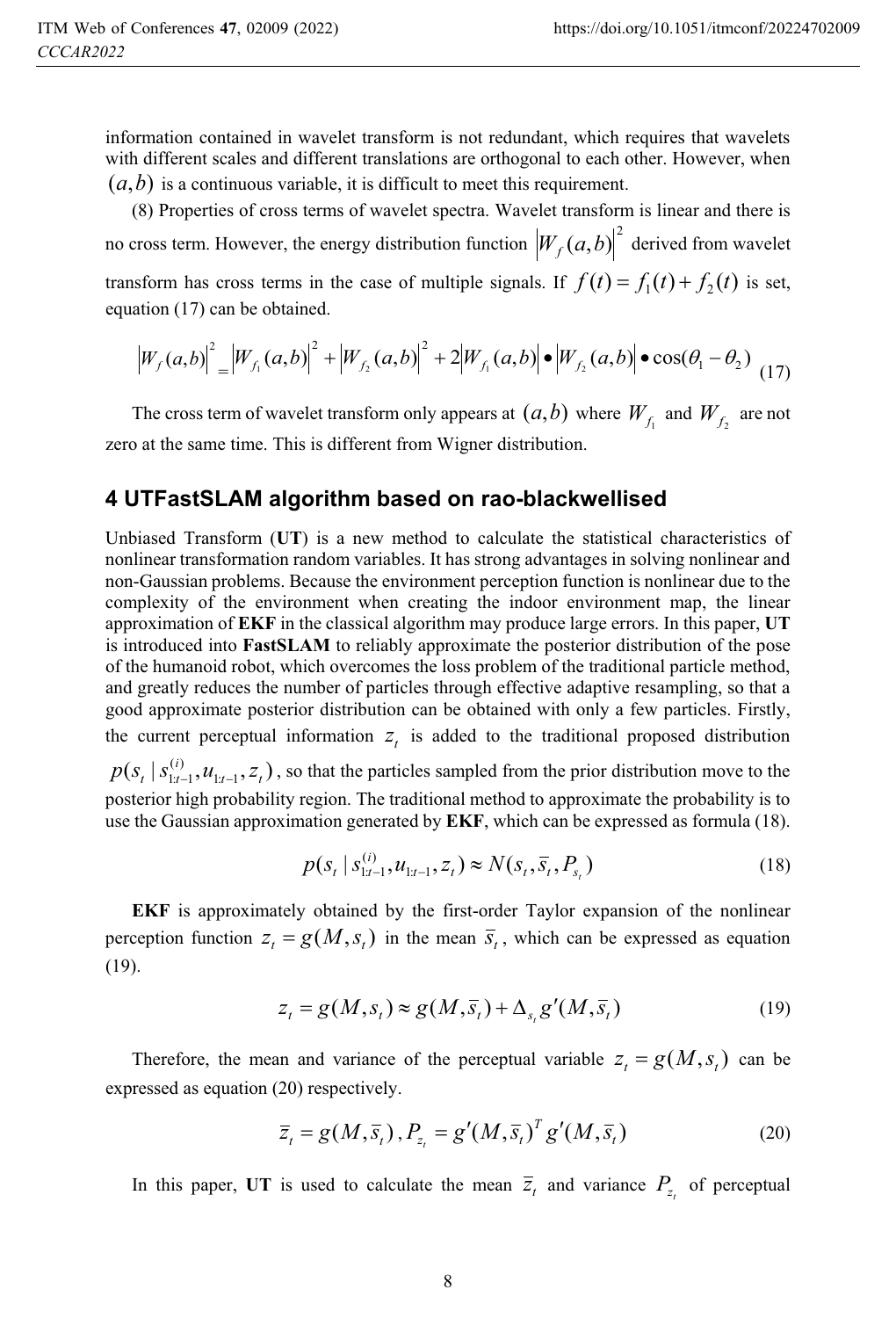dimension of  $S_t$ , which is mainly divided into the following steps.

Step 1 Generate  $2L + 1$  sigma points  $s_i = \{x_i, y_i\}$  and obtain formula (21) ~ (24).

$$
x_0 = \overline{s}_t, x_i = \overline{s}_t + (\sqrt{(L+\lambda)P_{s_t}})_i, i = 1, \cdots, L
$$
 (21)

$$
x_i = \overline{s}_t - \left(\sqrt{(L+\lambda)P_{s_t}}\right)_i, i = L+1, \cdots, 2L\tag{22}
$$

$$
w_0^m = \lambda/(L+\lambda), w_0^c = w_0^m + (1 - \alpha^2 + \beta)
$$
 (23)

$$
w_i^m = w_i^c = 1/2(L + \lambda), \lambda = \alpha^2(L + \gamma) - L, i = 1, \cdots, 2L
$$
 (24)

Where,  $\gamma$  is a scale parameter and controls the distance between the sigma point and the mean  $\overline{s}_t$ .  $\alpha$  is a positive definite scale parameter that controls the higher-order effects produced by the nonlinear function  $g(\bullet)$ .  $\beta$  is a parameter that controls the weight of the 0th sigma point.  $\alpha = 0$ ,  $\beta = 0$  and  $\gamma = 2$  are commonly used optimal values. It should be noted that the weight of the 0th sigma point is different when calculating the mean and covariance, which are  $w_0^m$  and  $w_0^c$  respectively.

Step 2 The sampling  $y_i$  of the random variable  $y$  is calculated according to the nonlinear function  $g(\bullet)$ , which can be expressed as equation (25).

$$
y_i = g(x_i), \ i = 0, \cdots, 2L \tag{25}
$$

Step 3 Calculate the mean  $\overline{y}$  and covariance  $P_{yy}$  of the random variable y, which can be expressed as equation (26).

$$
\overline{y} = \sum_{i=0}^{2L} w_i^m y_i, P_{yy} = \sum_{i=0}^{2L} w_i^c (y_i - \overline{y}_i) (y_i - \overline{y}_i)^T
$$
(26)

Secondly, the humanoid robot path  $S_{1:t}^{(i)}$  $s_{1:t}^{(i)}$  can be extended by sampling the new pose  $s_t^{(i)}$ from the proposed distribution  $p(s_t | s_{1:t-1}^{(i)}, u_{1:t-1}, z_t)$  $1:t-1$ ,  $u_{1:t-1}$ ,  $u_{t}$  $p(s_t | s_{1:t-1}^{(i)}, u_{1:t-1}, z_t)$  absorbing the current perception  $z_t$ according to the UT algorithm, and the steps are as follows.

Step 1 For the i-th pose estimation  $st-1(i)$  of a priori random variable  $st-1$ , calculate 2L+1 sigma points  $\{x_{t-1}^{(i),(j)}, w_{t-1}^{(i),(j)}\}$  $\{ x_{t-1}^{(i),(j)}, w_{t-1}^{(i),(j)} \}$  (  $i=1,\dots,N$  is the number of particles and  $j = 1, \dots, 2L + 1$  is the number of sigma points). Step 2 Apply motion model prediction. The input information is divided into two categories: Based on odometer reading and based on scan matching results. Since the odometer reading translation  $d_i^{(i)}$  and deflection  $\alpha_i^{(i)}$  are relatively reliable in a small range, at this time, the input information  $u_{t-1}^{(i)} = \{d_t^{(i)}, \alpha_t^{(i)}\}$ *i*  $u_{t-1}^{(i)} = \begin{cases} d_t^{\prime(i)}, & \alpha_t^{\prime} \end{cases}$ of the motion model  $p(s_t^{(i)} | s_{t-1}^{(i)}, u_{t-1}^{(i)})$  $(i)$ 1  $(i)$   $\frac{1}{2}$   $\frac{1}{2}$   $(i)$   $\frac{1}{2}$   $(i)$ *t i*  $p(s_t^{(i)} | s_{t-1}^{(i)}, u_{t-1}^{(i)})$  can be expressed as equation (27) based on the prediction of the motion model.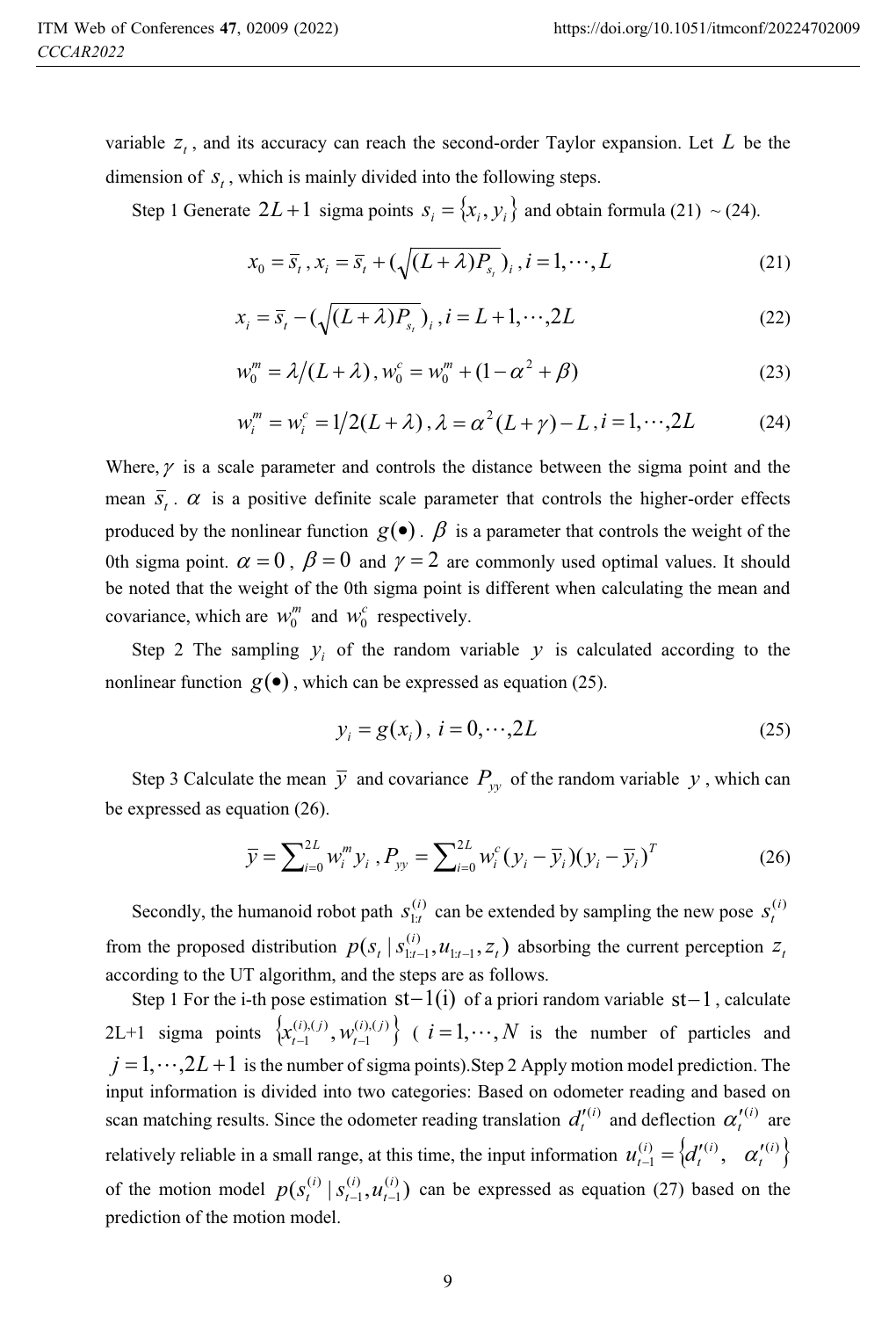$$
\begin{cases}\nx_{t|t-1}^{*,(i),(j)} = f(x_{t-1}^{(i),(j)}, u_{t-1}^{(i)}), \overline{s}_{t|t-1}^{(i)} = \sum_{j=0}^{2L} w_{j}^{m,(i)} x_{t|t-1}^{*,(i),(j)} \\
P_{t|t-1}^{(i)} = \sum_{j=0}^{2L} w_{j}^{c,(i)} [x_{t|t-1}^{*,(i),(j)} - \overline{s}_{t|t-1}^{(i)}] [x_{t|t-1}^{*,(i),(j)} - \overline{s}_{t|t-1}^{(i)}]^T\n\end{cases}
$$
\n(27)

Where, the motion model  $p(s_t^{(i)} | s_{t-1}^{(i)}, u_{t-1}^{(i)})$  $\left( i\right)$ 1  $(i)$   $\binom{i}{a}$   $\binom{i}{b}$ *t i*  $p(s_t^{(i)} | s_{t-1}^{(i)}, u_{t-1}^{(i)})$  of the humanoid robot is represented by  $\binom{(i)}{t-1}, \mathcal{U}^{(i)}_{t-1}$  $\left( i\right)$ 1 *i*  $f_{t-1}^{(i)}, u_{t-1}^{(i)}$  , and  $x_{t-1}^{(i),(j)} = [x_{t-1}^{(i),(j)}, y_{t-1}^{(i),(j)}, \theta_{t-1}^{(i),(j)}]^T$ *i j t i j t*  $\boldsymbol{x}_{t-1}^{(i),(j)} = [\boldsymbol{x}_{t-1}^{(i),(j)}, \boldsymbol{y}_{t-1}^{(i),(j)}, \boldsymbol{\theta}_{t-1}^{(i),(j)}]$  $(i)$ , $(j)$ 1  $(i)$ , $(j)$ 1  $(x_{t-1}^{(i),(j)}) = [x_{t-1}^{(i),(j)}, y_{t-1}^{(i),(j)}, \theta_{t-1}^{(i),(j)}]^T$  represents the posture of the humanoid robot at the j sigma point of the i-th particle at  $t-1$ . The motion model describes that the pose (position and pose) of the humanoid robot at time  $t-1$  is  $s_{t-1}^{(i)}$  $s_{t-1}^{(i)}$ . Under the condition that the input information is  $u_t^{(i)}$ , the probability distribution of the pose of the humanoid robot at time *t* . Generally, the following motion model can be expressed as equation (28).

$$
x_{t} = x_{t-1} + d_{t} \cos(\theta_{t-1} + \alpha_{t}), y_{t} = y_{t-1} + d_{t} \sin(\theta_{t-1} + \alpha_{t}), \theta_{t} = \theta_{t-1} + \text{mod}(\alpha_{t}, 2\pi)
$$
 (28)

Step 3 Absorbing the current perceived information  $z_t$  can be expressed as equation (29).

$$
\begin{cases}\nZ_{t|t-1}^{*,(i),(j)} = g(x_{t|t-1}^{*,(i),(j)}, M), \overline{z}_{t|t-1}^{(i)} = \sum_{j=0}^{2L} w_j^{m,(i)} Z_{t|t-1}^{*,(i),(j)} \\
P_{z,z_t}^{(i)} = \sum_{j=0}^{2L} w_j^{c,(i)} [Z_{t|t-1}^{*,(i),(j)} - \overline{z}_{t|t-1}^{(i)}] [Z_{t|t-1}^{*,(i),(j)} - \overline{z}_{t|t-1}^{(i)}] [Z_{t|t-1}^{*,(i),(j)} - \overline{z}_{t|t-1}^{(i)}]^T \\
P_{s,z_t}^{(i)} = \sum_{j=0}^{2L} w_j^{c,(i)} [x_{t|t-1}^{*,(i),(j)} - \overline{s}_{t|t-1}^{(i)}] [Z_{t|t-1}^{*,(i),(j)} - \overline{z}_{t|t-1}^{(i)}]^T \\
\overline{s}_t^{(i)} = \overline{s}_{t|t-1}^{(i)} = K_t^{(i)} (z_t^{(i)} - z_{t|t-1}^{(i)}), K_t^{(i)} = P_{s,z_t}^{(i)} (P_{z,z_t}^{(i)})^{-1}, P_t^{(i)} = P_{t|t-1}^{(i)} - K_t^{(i)} P_{z,z_t}^{(i)} K_t^{(i)T}\n\end{cases} (29)
$$

The new pose  $s_t^{(i)}$  of the humanoid robot is sampled and the humanoid robot path  $s_{1:t}^{(i)}$  $s_{1:t}^{(i)}$ is extended, which can be expressed as equation (30).

$$
s_t^{(i)} \sim p(s_t \mid s_{1:t-1}^{(i)}, u_{1:t-1}, z_t) = N(s_t; \overline{s}_t^{(i)}, P_t^{(i)}), s_{1:t}^{(i)} = (s_{1:t-1}^{(i)}, s_t^{(i)})
$$
(30)

When the signpost is updated, a posteriori estimation of the *i*-th particle and the  $k_t$ signpost  $m_{k_t,t-1}^{(i)} = \left\{ \mu_{k,t-1}^{(i)}, \sum_{k_t,t-1}^{(i)} \right\}$  $\left( i\right)$  $,t-1$  $\lambda_{k_t,t-1}^{(i)} = \left\{ \mu_{k,t-1}^{(i)}, \Sigma_{k_t,t}^{(i)} \right\}$ *i k t*  $m_{k_t,t-1}^{(i)} = \{ \mu_{k,t-1}^{(i)}, \sum_{k_t,t-1}^{(i)} \}$  is realized. The updated value  $\{\mu_{k_t,t}^{(i)}, \sum_{k_t,t}^{(i)} \}$  $_{k_{t},t}^{(i)},\sum_{k_{t},t}^{(i)}$  $\{\mu_{k_t,t}^{(i)}, \sum_{k_t,t}^{(i)}\}$  is added to the temporary particle set  $St$  together with the new humanoid robot sampling pose  $st(i)$ . The update of the landmark  $k_t$  depends on whether it is perceived at time  $t$ , that is, whether the scanning data obtained at time t is successfully matched with the scanning data related to the landmark  $k_t$  in the map library. If the matching is successful, it will be updated, otherwise it will not be perceived, and the pose will remain unchanged. The update formula can be expressed as equation (31).

$$
p(m_{k_t,t}^{(i)} \mid z_k^{(i)}, s_k^{(i)}, k_t) = \eta \underbrace{p(z_t^{(i)} \mid m_{k_t,t}^{(i)}, s_t^{(i)}, z_{1:t-1}^{(i)}, k_t)}_{\sim N(z_t; g(m_{k_t,t}^{(i)}, s_t^{(i)}), R_t)} \underbrace{p(m_{k_t,t}^{(i)} \mid s_t^{(i)}, z_{1:t-1}^{(i)}, k_t)}_{\sim N(m_{k_t,t}^{(i)}, \mu_{k_t,t-1}^{(i)}, \Sigma_{k_t,t-1}^{(i)})}
$$
(31)

Where, the probability  $p(m_{k, t}^{(i)} | z_{t-1}^{(i)}, s_{t-1}^{(i)}, k_t)$  $(i)$ 1  $\left( i\right)$  $t^{t+1}_{t-1}, t^{t}_{t-1}, t^{t}_{t}$ *i t i t*  $p(m_{k_t,t}^{(i)} | z_{t-1}^{(i)}, s_{t-1}^{(i)}, k_t)$  at time t-1 is expressed as Gaussian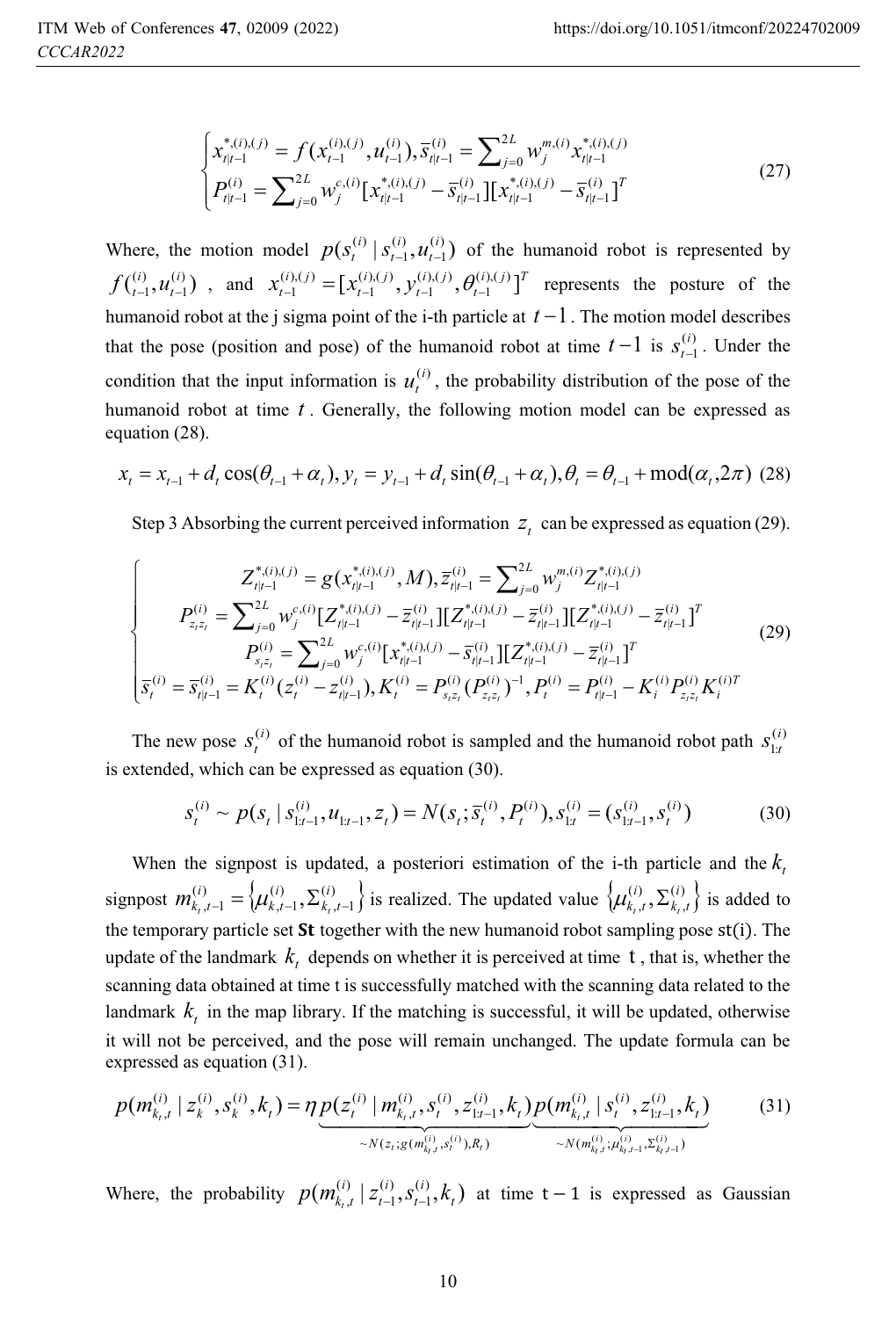distribution  $N(\mu_{k_1,t-1}^{(i)}, \Sigma_{k_1,t-1}^{(i)})$  $(i)$  $,t-1$ *i*  $k_t$ ,*t*  $N(\mu_{k_t,t-1}^{(i)}, \sum_{k_t,t-1}^{(i)})$ . The new estimation of time t is also Gaussian. It is necessary to generate Gaussian approximation to the perception model, and use **UT** method to approximate the nonlinear perception function  $g(m_{k_l, l}^{(i)}, s_l^{(i)})$ *i t*  $g(m_{k_t,t}^{(i)}, s_t^{(i)})$  .Generate 2L + 1 sigma points  $(\xi_{k_t,t-1}^{(i),(j)}, w_{k_t,t-1}^{(i),(j)})$  $(i)$ , $(j)$  $,t-1$ *i j*  $k_t$ , $t$  $\zeta_{k_1,t-1}^{(i),(j)}, w_{k_1,t-1}^{(i),(j)})$ ,  $j = 0, \dots, 2L$ , which can be expressed as equation (32).

$$
\begin{cases}\n\xi_{k,t-1}^{(i),(0)} = \mu_{k,t-1}^{(i)}, \xi_{k,t-1}^{(i),(j)} = \mu_{k,t-1}^{(i)} + (\sqrt{(L+\lambda)\Sigma_{k,t-1}^{(i)}})_j, j = 1, \cdots, L \\
\xi_{k,t-1}^{(i),(j)} = \mu_{k,t-1}^{(i)} - (\sqrt{(L+\lambda)\Sigma_{k,t-1}^{(i)}})_j, j = L+1, \cdots, 2L \\
w_{k,t-1}^{\prime(i),(0)} = \lambda/(L+\lambda), w_{k,t-1}^{m(i),(0)} = w_{k,t-1}^{\prime(i),(0)} + (1-\alpha^2 + \beta) \\
w_{k,t-1}^{\prime(i),(j)} = w_{k,t-1}^{n(i),(j)} = 1/2(L+\lambda), \lambda = \alpha^2(L+\lambda) - L, j = 1, \cdots, 2L\n\end{cases}
$$
\n(32)

The mean  $z_{k_t,t}^{(i),(j)}$  $z_{k_t,t}^{(i),(j)}$  and covariance  $Q_{k_t,t}^{(i)}$  $Q_{k_t,t}^{(i)}$  of perception calculated by perception model can be expressed as equation (33).

$$
z_{k,t}^{(i),(j)} = g(\xi_{k,t-1}^{(i),(j)} - s_t^{(i)}), \overline{z}_{k,t}^{(i)} = \sum_{j=0}^{2L} w_{k,t-1}^{(i),(j)} z_{k,t}^{(i),(j)}, Q_{k,t}^{(i)} = \sum_{j=0}^{2L} w_{k,t-1}^{(i),(j)} [z_{k,t}^{(i)} - \overline{z}_{k,t}^{(i)}][z_{k,t}^{(i)} - \overline{z}_{k,t}^{(i)}]^T
$$
(33)

According to this approximation, the posteriori of the pose of the landmark  $m_{k_i}^{(i)}$ ,  $m_{k_t,t}^{(i)}$  is Gaussian distribution, and the mean  $\mu_{k_l}^{(i)}$  $\mu_{k_t,t}^{(i)}$  and variance  $K_t^{(i)}$  of the landmark are updated according to the update rules of formula (34) below.

$$
\begin{cases}\n\mu_{k_t,t}^{(i)} = \mu_{k_t,t-1}^{(i)} + K_t^{(i)} (z_t^{(i)} - \overline{z}_t^{(i)})^T, \sum_{k_t,t}^{(i)} = (I - K_t^{(i)} Q_{k_t,t}^{(i)T}) \sum_{k_t,t-1}^{(i)} \\
K_t^{(i)} = \sum_{k_t,t-1}^{(i)} Q_{k_t,t}^{(i)} (Q_{k_t,t}^{(i)T} \Sigma_{k_t,t-1}^{(i)} Q_{k_t,t}^{(i)} + R_t)^{-1}\n\end{cases} \tag{34}
$$

The particles sampled from the proposed distribution may not well approximate the posterior distribution, and the difference between them needs to be measured by an evaluation. Therefore, the definition of weight coefficient can be expressed as equation (35).

$$
W_t^{(i)} = \text{(target distribution)} / \text{(proposed distribution)} \tag{35}
$$

Where, the target distribution of the above formula is the posterior distribution  $(s^{(i)}_{1:t}\,|\, z_{1:t}, u_{1:t}, n_{1:t})$  $p(s_{1:t}^{(i)} | z_{1:t}, u_{1:t}, n_{1:t})$  of the humanoid robot path to be approximated by the sampled particles. Assuming that the path  $S_{1:t}^{(i)}$  $s_{1:t}^{(i)}$  at the previous time is generated according to the posterior distribution  $p(s_{1:t-1}^{(i)} | z_{1:t-1}, u_{1:t-1}, n_{1:t-1})$ , the weight of the particles is derived according to the following formula (36).

$$
w_t^{(i)} = \frac{p(s_{1x}^{(i)} \mid z_{1x}, u_{1x-1}, k_{1x})}{p(s_{1x-1}^{(i)} \mid z_{1x-1}, u_{1x-2}, k_{1x-1}) p(s_t^{(i)} \mid s_{1x-1}^{(i)}, u_{1x-1}, z_{1x}, k_{1x})}
$$
  
\n
$$
= \eta \iint \underbrace{p(z_t \mid m_{k_t}, s_t, k_t)}_{\sim N(z_t; g(m_{k_t}, s_t), R_t)} \underbrace{p(m_{k_t} \mid s_{1x-1}^{(i)}, z_{1x-1}, u_{1x-2}, k_{1x-1})}_{\sim N(m_{k_t}, u_{k_t}^{(i)}, z_{k_t-1}^{(i)})} dm_{k_t} \underbrace{p(s_t \mid s_{1x-1}^{(i)}, z_{t-1}, u_{t-1}) ds_t}_{\sim N(s_t, \overline{s}_{t-1}^{(i)}, R_t)}
$$
(36)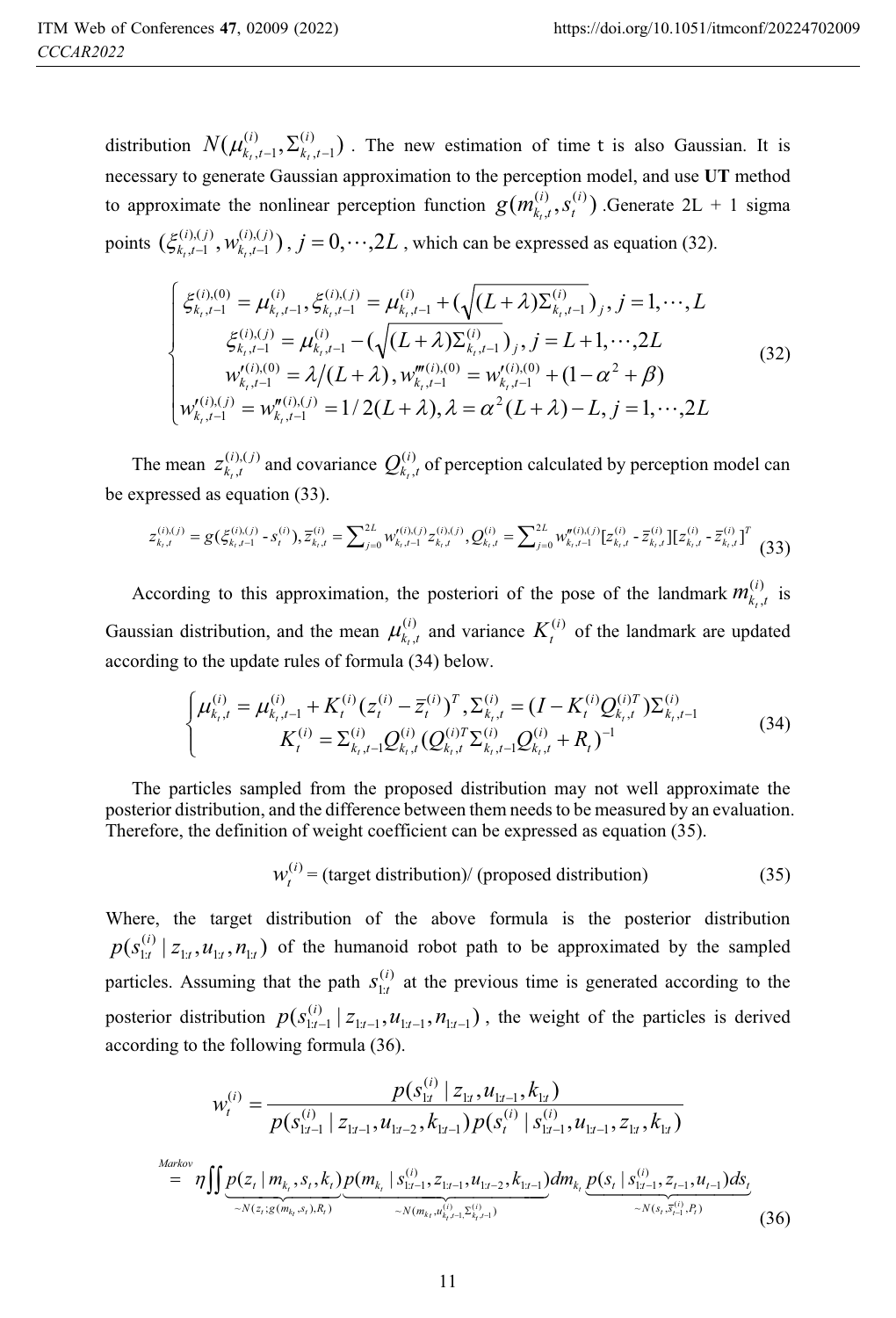The above formula can be obtained by the linear approximation of the nonlinear perception function g in the perception  $z_t$ , and the mean  $\overline{z}_t^{(i)}$  and variance  $Q_t$  can be obtained directly through **UT**, then the weight approximation of the ith particle can be expressed as formula (37).

$$
w_t^{(i)} = \left| 2\pi L_t^{(i)} \right|^{\frac{1}{2}} \exp\left\{-\frac{1}{2} (z_t - \overline{z}_t^{(i)})^T L_t^{(i)-1} (z_t - \overline{z}_t^{(i)})\right\}, L_t^{(i)} = Q_t P_t Q_t^T + Q_t \sum_{k_1, t-1}^{(i)} Q_t^T + R_t
$$
\n(37)

 particles are replaced by high weight particles, but also only a limited number of necessary Resampling can have a great impact on the performance of **PF**: not only low weight particles are allowed to approximate posteriori. Therefore, when the proposed distribution is quite different from the posterior distribution, resampling is very important, but resampling may also ignore some particles with high weight in the particle set, which can lead to filter divergence at worst. Since the new position particles in the **FastSLAM PF** are extracted from the proposed distribution motion model. If the shape of the proposed distribution is similar to that of the actual posterior distribution, the particles extracted according to the proposed distribution can well represent the posterior distribution after compensation by using the weight function. However, because the proposed distribution does not consider the current perceptual information, if the posterior distribution is located, there is a great difference between the proposed distribution and the actual posterior distribution, resulting in the divergence of **PF**, that is, the loss problem. That is, after several iterations, the weight of most particles tends to zero, so only a few particles really play a role in the estimation of the system state. Good particles may be ignored, and the particles will be concentrated in a small area. The proposed distribution designed in this paper integrates the current perception information and samples particles from the proposed distribution through **UT**, so that the particles move in the high probability region of the posterior distribution. Therefore, the particle distribution is well approximate to the posterior distribution, and **UKF** is used to update the road signs. For the case of nonlinear and non-Gaussian distribution, to avoid the problems caused by the linearization of nonlinear equations by **EKF**, while **UKF** uses a set of carefully selected weighted sampling points to express the statistical characteristics of the system. These samples evolve according to the real nonlinear equations without linearization. It is superior to **EKF** both in theory and in practical application.

# **5 Building HRDA experimental platform**

Finally, this paper designs a specific experimental system to complete the design experiment. The humanoid robot is equipped with odometer and binocular vision sensor, and its CPU is an embedded multi-core processor. The function of the experimental software system is based on sensor information processing, and its main functional modules are described as follows.

(1) Wireless communication module. Provide information interaction between humanoid robot and the outside world and man-machine.

(2) Map creation module. The **UTFastSLAM** algorithm proposed in this paper is used for map creation.

(3) Locate the module. The pose of humanoid robot is determined according to the environmental perception information and the created map, which provides necessary information for the behavior decision of humanoid robot.

(4) Navigation module. On the created map, according to the current environmental perception information and the positioning information of humanoid robot, the functions of robot path planning and dynamic obstacle avoidance are realized in real time.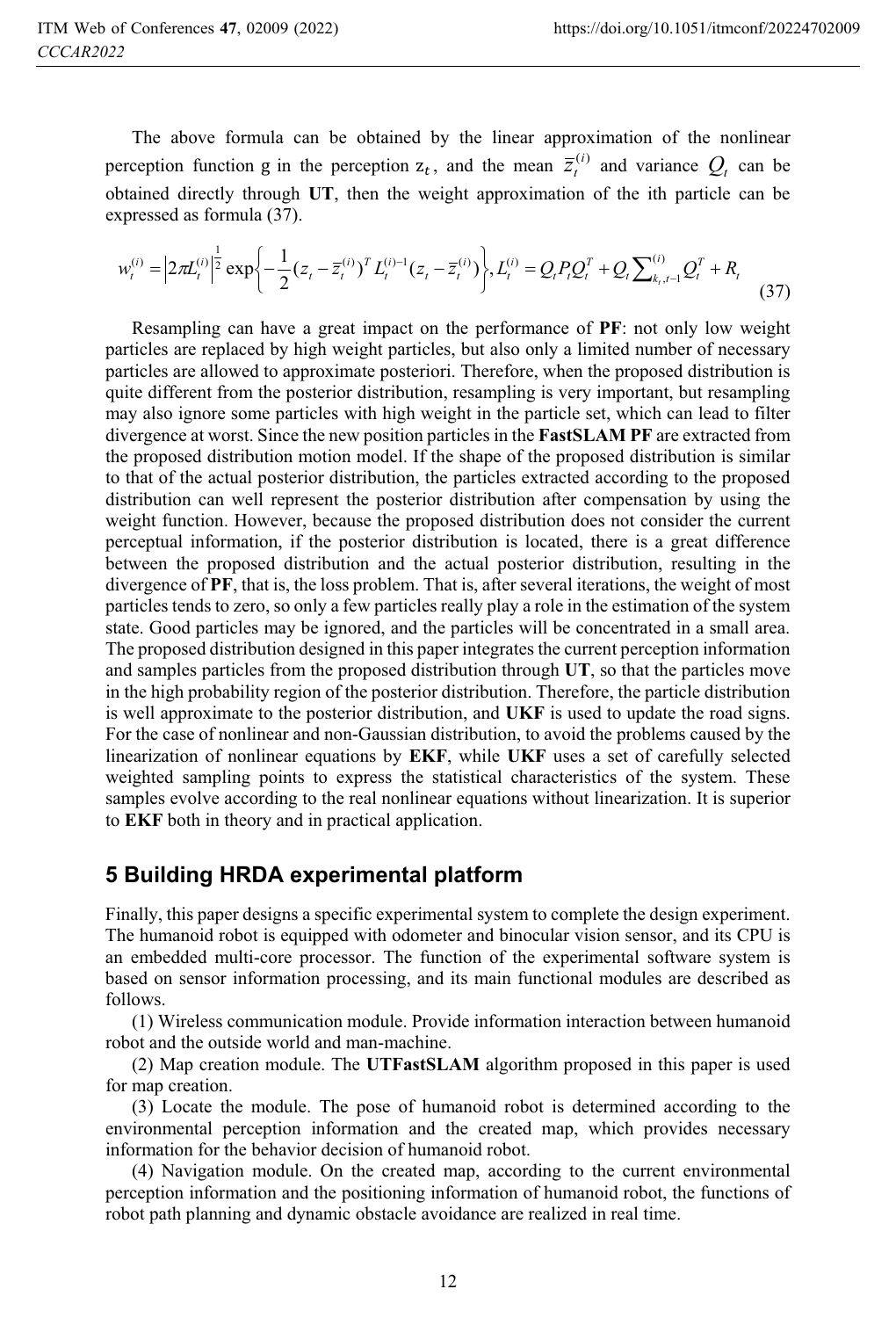(5) Behavioral decision module. The complex robot makes accurate decisions according to the owner's instructions, the pose of the humanoid robot, the environmental map and the environmental perception information, controls the movement of the humanoid robot, and ensures that it can complete a certain action and the task assigned by the owner.

(6) Dual arm control module. On the basis of solving the environment map construction and object recognition of humanoid robot based on visual **UTFastSLAM** algorithm, the configuration space model, **WTRs**, forward and reverse kinematics of **HRDA** are established. Double arm collision avoidance and control **WTRs** algorithm based on **DLS-SVD** method and **BiRRT** to complete the control function of complex objects.

(7) Main program module. The main program module is responsible for the coordination and information exchange between various modules, and transmits the environmental perception information and human control information to other modules. The environment for binocular SLAM experiment adopts multiple rooms and corridors in the experimental building. There are computer tables, bookcases and other objects in the rooms. When the humanoid robot passes through the corridor, it may be dynamically disturbed by pedestrians. The tasks of global positioning, autonomous navigation and dual arm manipulation are realized on the created map.

### **5.1 Vision based global positioning**

Through the robust feature extraction and matching algorithm proposed in this paper, combined with the multi vision geometric relationship in computer vision, the threedimensional reconstruction algorithm is applied to solve the basic matrix and essential matrix of the projection equation, so as to obtain the relative pose between the humanoid robot and the recognition road sign, and then the humanoid robot can be located globally according to the absolute pose of the recognition road sign on the map. For the more challenging problem of humanoid robot abduction, because the posterior probability distribution of humanoid robot posture is a multi-peak distribution, it is necessary to reposition based on multi hypothesis tracking algorithm according to multiple observation information, and adopt the multi hypothesis tracking algorithm of central differential particle filter based on Gaussian mixture model, It can make the multi hypothesis posterior distribution of the pose of the humanoid robot quickly converge to the real pose of the humanoid robot, and solve the problem of relocation after abduction.

### **5.2 Vision based autonomous navigation**

Vision based autonomous navigation can adopt vision measurement method and sub map matching method. The implementation process of visual measurement method is analysed. Through robust feature extraction and matching, the pose of humanoid robot is updated in time to improve the positioning accuracy. Effective visual servo control rules are applied to restrict the behavior of humanoid robot and ensure the real-time continuous navigation of humanoid robot. Aiming at the problem of error accumulation, a sub map matching method based on multi video frames with less computation is studied to update the pose of humanoid robot in real time.

### **5.3 HRDA operation task**

The motion mechanism of **HRDA** used in this experiment is similar to the structure of human upper limbs and arms, which is mainly composed of trunk and left (right) arm. The trunk has three degrees of freedom. The joint motion  $\boldsymbol{\theta}^t = [\phi^t, \theta^t, \psi^t]^T$  is defined with reference to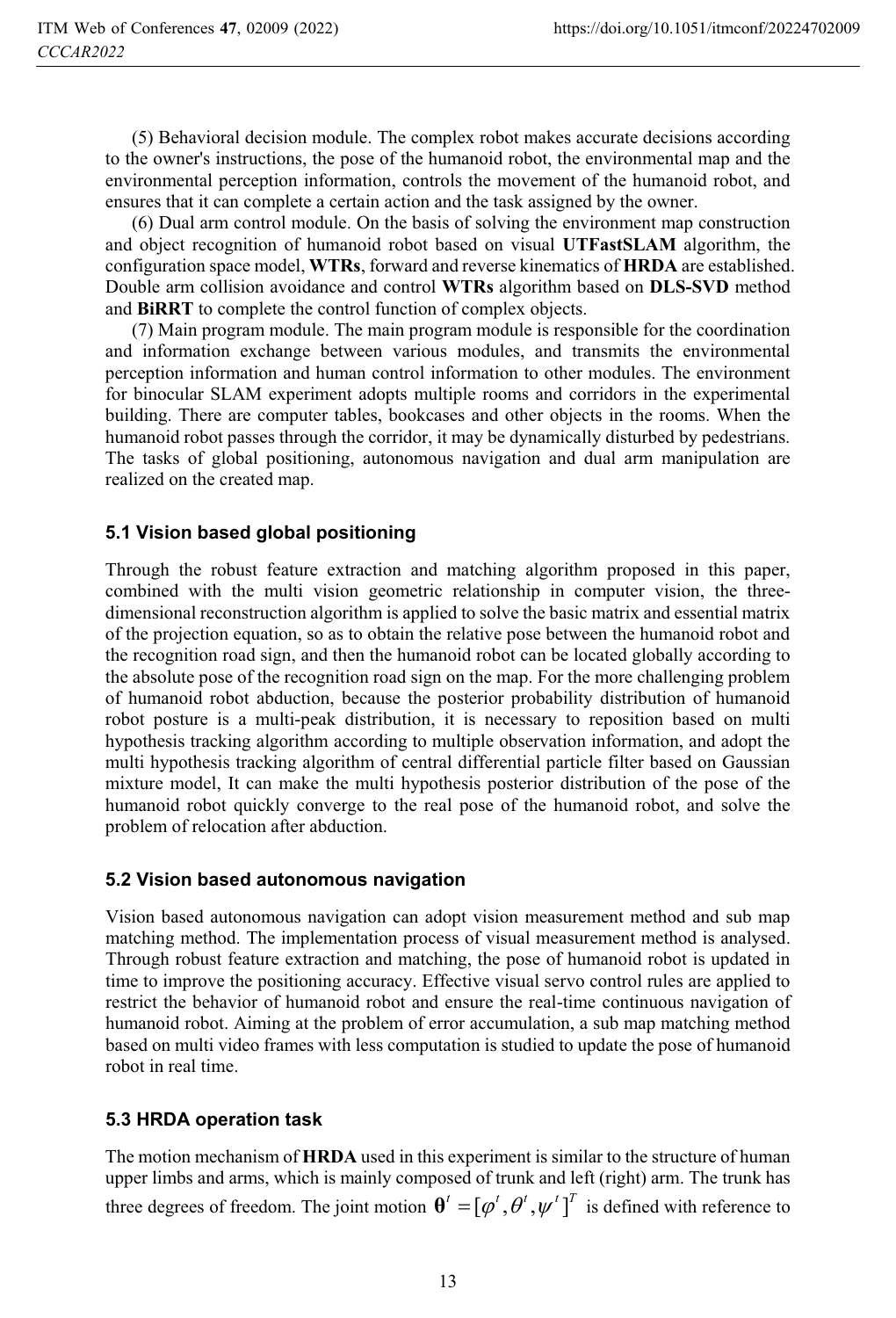the Euler angle **RPY** (the right superscript t represents the torso), which is the **Roll**(left and right swing around the R axis, abbreviated as **RR**), **Pitch**( back and forth bending and rotation around the P axis, abbreviated as  $\mathbf{R_p}$ ) and **Yaw**( left and right rotation around the Y axis, abbreviated as **RY**); The left (right) arm has seven degrees of freedom  $\mathbf{\theta}^k = [\theta_1^k, \theta_2^k, \dots, \theta_7^k]^T$  (the right superscript  $\mathbf{k} = l, r$  represents the left arm and right arm,

that is,  $\theta^l$  and  $\theta^r$  represent the configuration of the left and right arms respectively, which is similar below). They are three rotations of the shoulder joint  $(\mathbf{R}_n, \mathbf{R}_R \text{ and } \mathbf{R}_Y)$ , one rotation of the axial joint around the P axis  $(\mathbf{R}_{p})$  and three rotations of the wrist joint  $(\mathbf{R}_{p}, \mathbf{R}_{R})$  and  $(\mathbf{R}_{Y})$ . The three joints of the wrist always intersect at one point. The vector describing the terminal pose configuration of HRDA has 17 dimensions, which can be defined as  $\mathbf{\Theta} = \left[\mathbf{\Theta}^t\mathbf{1}^T, \quad \left[\mathbf{\Theta}^t\right]^T, \quad \left[\mathbf{\Theta}^r\right]^T\right]^T$ . The vector describing the end pose configuration of the left (right) arm of the humanoid robot can be defined as  $\mathbf{\Theta}^k = \left[\left[\mathbf{\Theta}^t\right]^T, \left[\mathbf{\Theta}^k\right]^T\right]^T$ . The origin  $o_w$ of the world coordinate system  $\sum_{w}$  is located at the center point of the two feet. The origin

of torso coordinate system  $\sum_{i}$  is located at the center of the buttocks. The  $\sum_{C \mid \partial A}$  origin of the double shoulder center coordinate system is located at the center of the two shoulders. The distance between the shoulders is 2D, the trunk height is  $H_t$  and the lower limb height

is  $H_f$ . Each coordinate system of the left (right) arm is defined as  $\sum_i^k (o_i^k, x_i^k, y_i^k, z_i^k)$ *k i k i*  $o_i^k, x_i^k, y_i^k, z_i^k$  $(i=0,1,...,7)$ .

### *5.3.1 Building HRDA forward kinematics model*

**HRDA** direct kinematics (**DK**) is defined as: given the geometric parameters of each link member of humanoid robot and the configuration variables connecting each link member, find the pose of **HRDA** end effector relative to a specific coordinate system. In this paper, **Denavit-Hartenberg (D-H**) method is used to determine the pose of **HRDA**, establish its kinematic diagram, and form the family tree structure diagram of **HRDA**. Its **D-H** parameter is  $(\theta_i, \alpha_i, d_i)$ . The **D-H** method is used to establish the homogeneous transformation matrix <sup>*i*-1</sup> $\mathbf{T}_i$  of 4×4 for the connecting link coordinate system  $\sum_i$  at each joint of **HRDA**, and describe its spatial relationship with the previous connecting link coordinate system  $\sum_{i=1}$ . Since all joints of **HRDA** are rotating joints (three rotating joints of trunk and seven rotating joints of left and right arms respectively), the general formula of  $i^{-1}$ **T**<sub>i</sub> can be expressed as formula (38).

$$
{}^{i-1}\mathbf{T}_i = \mathbf{R}_{rot}(z_{i-1}, \theta_i) \cdot \mathbf{T}_{trans}(z_{i-1}, d_i) \cdot \mathbf{T}_{trans}(x_i, a_i) \cdot \mathbf{R}_{rot}(x_i, \alpha_i)
$$

$$
= \begin{bmatrix} c_i & -c_{\alpha i} s_i & s_{\alpha i} s_i & a_i c_i \\ s_i & c_{\alpha i} c_i & -s_{\alpha i} c_i & a_i s_i \\ 0 & s_{\alpha i} & c_{\alpha i} & d_i \\ 0 & 0 & 0 & 1 \end{bmatrix} \tag{38}
$$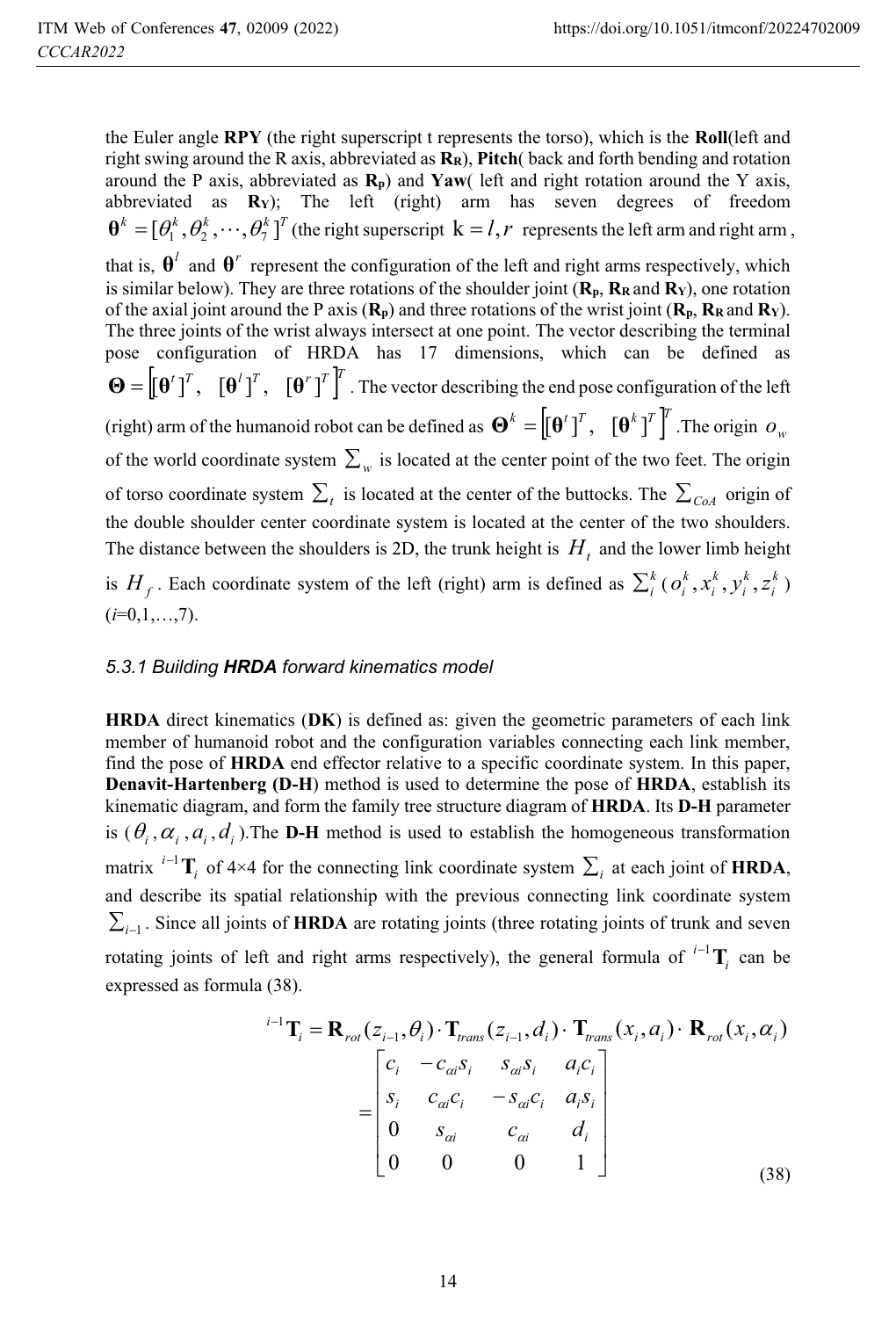According to the classical chain multiplication rule in the kinematics of humanoid robot, the kinematics equation in the form of **HRDA** forward homogeneous coordinate transformation from  $\sum_{w}$  to  $\sum_{i=1}^{l}$   $\langle \sum_{i=1}^{r} \rangle$  at the end of the left (right) arm can be expressed as equation (39).

$$
{}^{w}\mathbf{T}_{7}^{k}(\mathbf{\Theta}^{k}) = {}^{w}\mathbf{T}_{t} \cdot {}^{t}\mathbf{T}_{Cod}(\mathbf{\Theta}^{t}) \cdot {}^{Cod}\mathbf{T}_{0}^{k} \cdot {}^{0}\mathbf{T}_{7}^{k}(\mathbf{\Theta}^{k})
$$
\n(39)

In equation (39),  ${}^w\mathbf{T}_t = \begin{bmatrix} -3\times3 & \mathbf{P}_t \\ 0 & 0 \end{bmatrix}$  $\overline{\phantom{a}}$  $\begin{bmatrix} 1_{3\times 3} & ^{w}p_{t} \end{bmatrix}$  $\mathbf{r}$  $\overline{a}$ % %  $1\times 3$  0  $3\times 3$ **0**  $\mathbf{T}_t = \begin{bmatrix} \mathbf{1}_{3\times 3} & ^{w} \mathbf{p}_t \\ \mathbf{0} & \mathbf{0} \end{bmatrix}$  $\mathbf{T}_t = \begin{bmatrix} \mathbf{I}_{3\times 3} & \mathbf{P}_t \\ \mathbf{0} & \mathbf{0} \end{bmatrix}$  is the reversible constant homogeneous

transformation matrix of  $\sum_{t}$  relative to  $\sum_{w}$ .  $\mathbf{1}_{3\times 3}$  is the unit diagonal rotation matrix.  $\mathbf{0}_{1\times 3}$ is a zero matrix.  ${}^w \mathbf{p}_t = \begin{bmatrix} 0 & 0 & H_f \end{bmatrix}^T$  constant position vector.  ${}^t \mathbf{T}_{C \circ A}(\mathbf{\theta}^t)$ *CoA*  ${}^{t}T_{\text{CoA}}(\theta^{t})$  is the reversible torso transformation matrix of  $\sum_{C \in \mathcal{A}}$  relative to  $\sum_{t}$ , which can be expressed as equation (40).

$$
{}^{t}\mathbf{T}_{CoA}(\mathbf{\theta}') = \begin{bmatrix} {}^{t}\mathbf{R}_{CoA}(\mathbf{\theta}') & {}^{t}\mathbf{p}_{CoA} \\ \mathbf{0}_{1\times 3} & 0 \end{bmatrix}
$$
(40)

In equation (40), the position translation vector  ${}^t{\bf p}_{CoA}$  is determined by  $H_t$  (constant). The rotation matrix  ${}^{t}$ **R**<sub>CoA</sub> $(\theta^t)$ *CoA*  ${}^{t}$ **R**<sub>*CoA*</sub>( $\theta$ <sup>*t*</sup>) is obtained by multiplying the three rotation matrices of the trunk, such as rolling, pitching and swinging  $\boldsymbol{\theta}^t = [\varphi^t, \theta^t, \psi^t]^T$ , and can be expressed as equation (41).

$$
{}^{t}\mathbf{R}_{\text{CoA}}(\mathbf{\theta}') = \mathbf{R}_{z}(\varphi')\mathbf{R}_{y}(\theta')\mathbf{R}_{x}(\psi')
$$
\n(41)

In equation (39), <sup>CoA</sup>  $\mathbf{T}_0^k$  represents the reversible constant homogeneous transformation matrix from the left and right arm basic coordinate system  $\sum_{0}^{l}$  to the double arm central coordinate system  $\sum_{CoA}$ , which can be expressed as equation (42).

$$
^{CoA}\mathbf{T}_0^k = \begin{bmatrix} \mathbf{1}_{3\times 3} & ^{CoA}\mathbf{p}_0^k \\ \mathbf{0}_{1\times 3} & 1 \end{bmatrix} \tag{42}
$$

In equation (42),  $C_0A \mathbf{p}_0^T = [0,0, -\frac{D}{2}]^T$  is the left arm position vector and  $C_{0A}$  **p**<sup>*r*</sup></sup>  $=$   $[0,0, \frac{D}{2}]^T$  is the right arm position vector. In equation (39),  ${}^0T_7^k(\theta^k)$  is the transformation matrix of the left (right) arm end effector coordinate system  $\sum_{i=1}^{k}$  relative to the left (right) shoulder coordinate system  $\sum_{0}^{k}$ , which can be expressed as equation (43).

$$
{}^{0}\mathbf{T}_{7}^{k}(\boldsymbol{\theta}^{k}) = \prod_{i=1}^{7} {}^{i-1}\mathbf{T}_{i}^{k}(\theta_{i}^{k})
$$
\n(43)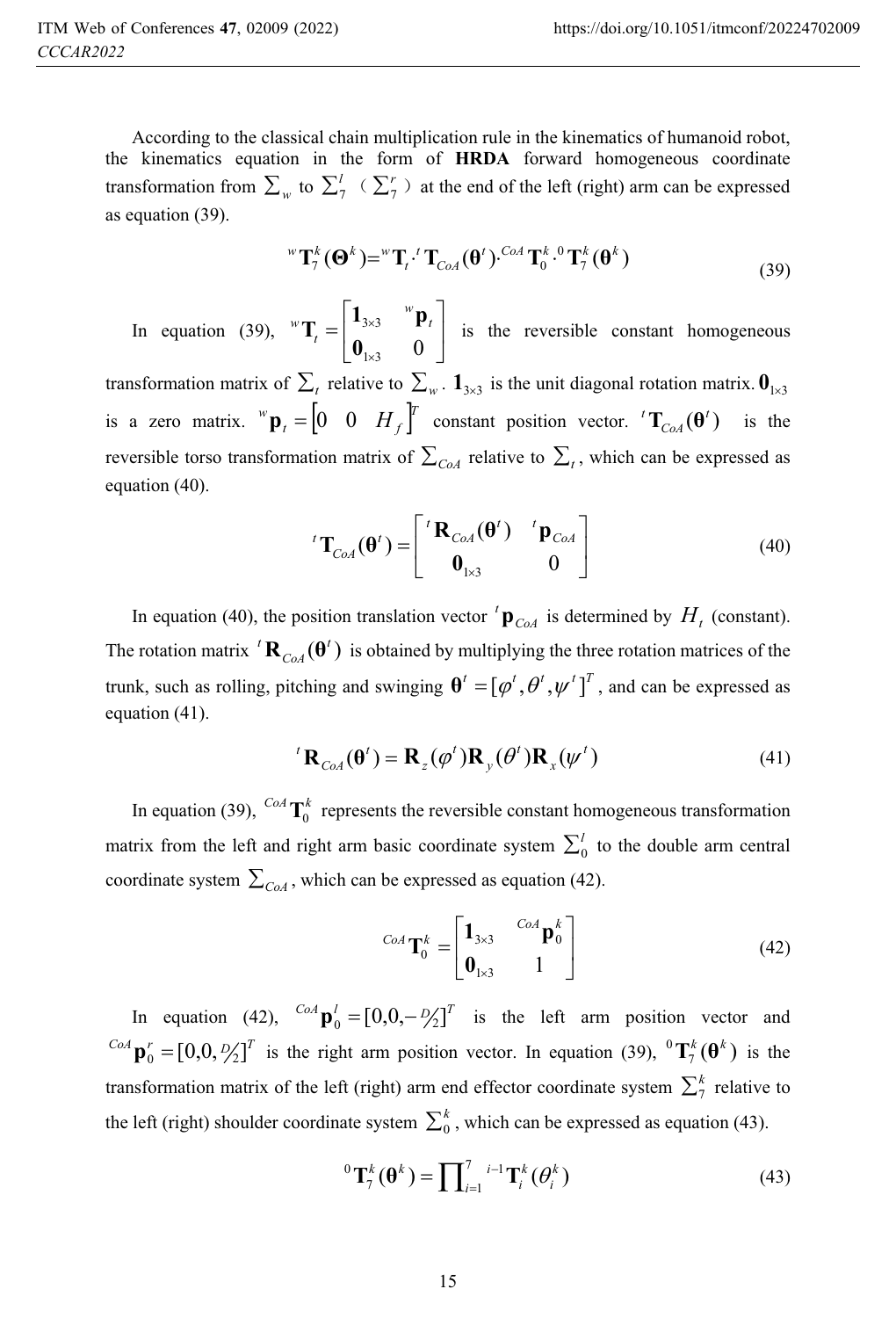In equation (43),  $^{i-1}$ **T**<sup>*k*</sup> $(\theta_i^k)$ *k*  $i^{-1}$ **T**<sup>*k*</sup> ( $\theta_i^k$ ) is the homogeneous transformation matrix of the left and right brachial plexus  $\sum_{i=1}^{k}$  to  $\sum_{i=1}^{k}$  (i=1,2,...,7, k = *l*,*r* represents the left and right arms), which can be obtained by substituting the four **D-H** parameters  $\theta_i^k$ ,  $\alpha_i^k$ ,  $a_i^k$ ,  $d_i^k$ ) of the connecting rod of the left and right arm 7 into equation (38).

Equation (39)  ${}^w\mathbf{T}_7^k(\mathbf{\Theta}^k) = \begin{bmatrix} 1 & 1 \\ 0 & 1 \end{bmatrix}$  $\overline{\phantom{a}}$  $\begin{bmatrix} {}^{w} \mathbf{R}^{k}_{7} & {}^{w} \mathbf{p}^{k}_{7} \end{bmatrix}$  $\mathsf{L}$  $=$  $(\mathbf{\Theta}^k)$  =  $\begin{bmatrix} \mathbf{a}^k \\ \mathbf{0}_{1 \times 3} \end{bmatrix}$  =  $\begin{bmatrix} \mathbf{b}^k \\ \mathbf{0}_{1 \times 3} \end{bmatrix}$ 7 7  $7^{\circ}$ <sup>0</sup>  $\left| \right|$  0  $\mathbf{T}_7^k(\mathbf{\Theta}^k) = \begin{bmatrix} {}^w\mathbf{R}_7^k & {}^w\mathbf{p}_7^k \ {} & {}^w\mathbf{p}_7^k \end{bmatrix}$  $\mathbf{T}_7^k(\mathbf{\Theta}^k) = \begin{bmatrix} \mathbf{R}_7 & \mathbf{P}_7 \\ \mathbf{R}_8 & \mathbf{R}_9 \end{bmatrix}$  is the DK ( $\mathbf{\Theta}^k$ ) equation in the form of

**HRDA** homogeneous coordinate transformation. Expanding it can represent the **DK** ( $\mathbf{\Theta}^k$ ) equation in vector form.

$$
\mathbf{x}_e^k = \mathbf{f}^k(\mathbf{\Theta}^k) \tag{44}
$$

In equation (44),  $\mathbf{x}_e^k$  is the expression of pose vector  $\left[x_e^k, y_e^k, z_e^k, \phi_e^k, \theta_e^k, \psi_e^k\right]^T$ *k e k e k e k e*  $[x_e^k, y_e^k, z_e^k, \phi_e^k, \theta_e^k, \psi_e^k]^T$  of

#### **HRDA** end pose matrix  $\begin{bmatrix} 1 & 1 \\ 1 & 1 \end{bmatrix}$  $\overline{\phantom{a}}$  $\begin{bmatrix} {}^{w} \mathbf{R}_{7}^{k} & {}^{w} \mathbf{p}_{7}^{k} \end{bmatrix}$  $\mathsf{L}$  $\lceil$  $1 \times 3$  1 7 7 **0**  $\begin{bmatrix} \n\mathbf{R}^k & \mathbf{P}^k \\ \n\mathbf{P}^k & \mathbf{P}^k \n\end{bmatrix}, \mathbf{\Theta}^k = \left[ [\mathbf{\Theta}^t]^T, \quad [\mathbf{\Theta}^k]^T \right]^T$ . Equation (44) means that

the 6-dimensional  $\mathbf{x}^k$  vector of the end pose of the left (right) arm of the humanoid robot is a function or mapping relationship between the 3-dimensional configuration  $\theta^t$  of the trunk and the 7-dimensional configuration  $\theta^l$   $(\theta^r)$  of the left (right) arm.

#### *5.3.2 Establishing HRDA inverse kinematics model*

**HRDA** inverse kinematics (**IK**) describes the geometric parameters of **HRDA** and trunk linkage mechanisms and the pose of double arm end effector relative to a specific reference coordinate system, judges whether **HRDA** end effector can reach the pose, and solves the rotation angle of each joint configuration to reach the desired pose. By deriving the time t on both sides of equation (44), the differential relationship (45) between **HRDA** configuration  $\mathbf{\Theta}^k$  and posture  $\mathbf{x}_e^k$  can be obtained.

$$
\dot{\mathbf{x}}_e^k = \mathbf{J}_k(\mathbf{\Theta}^k)\dot{\mathbf{\Theta}}^k
$$
\n(45)

In equation (45),  $\dot{\mathbf{x}}_e^k$  is the generalized velocity of the end of **HRDA** in the workspace.  $\dot{\mathbf{\Theta}}^k$  is the joint velocity.  $\mathbf{J}_k(\mathbf{\Theta}^k)$  is the partial derivative matrix of 6x10, that is, the Jacobian matrix of **HRDA**. The elements in row *i* and column  $i$  ( $k = l$ , *r* represents left and right arms) can be expressed as equation (46).

$$
J_{ij}^{k}(\mathbf{\Theta}^{k}) = \frac{\partial f_{i}^{k}(\mathbf{\Theta}^{k})}{\partial \mathbf{\Theta}_{j}^{k}} \quad (i=1,\ldots,6, j=1,\ldots,10)
$$
 (46)

Obviously, there is redundancy in **HRDA** kinematics, and singularity problems will be encountered when solving IK. If the generalized inverse  $J_k^*(\mathbf{\Theta}^k)$  of  $J_k(\mathbf{\Theta}^k)$  exists, the **IK** differential expression (47) of **HRDA** can be obtained from equation (45).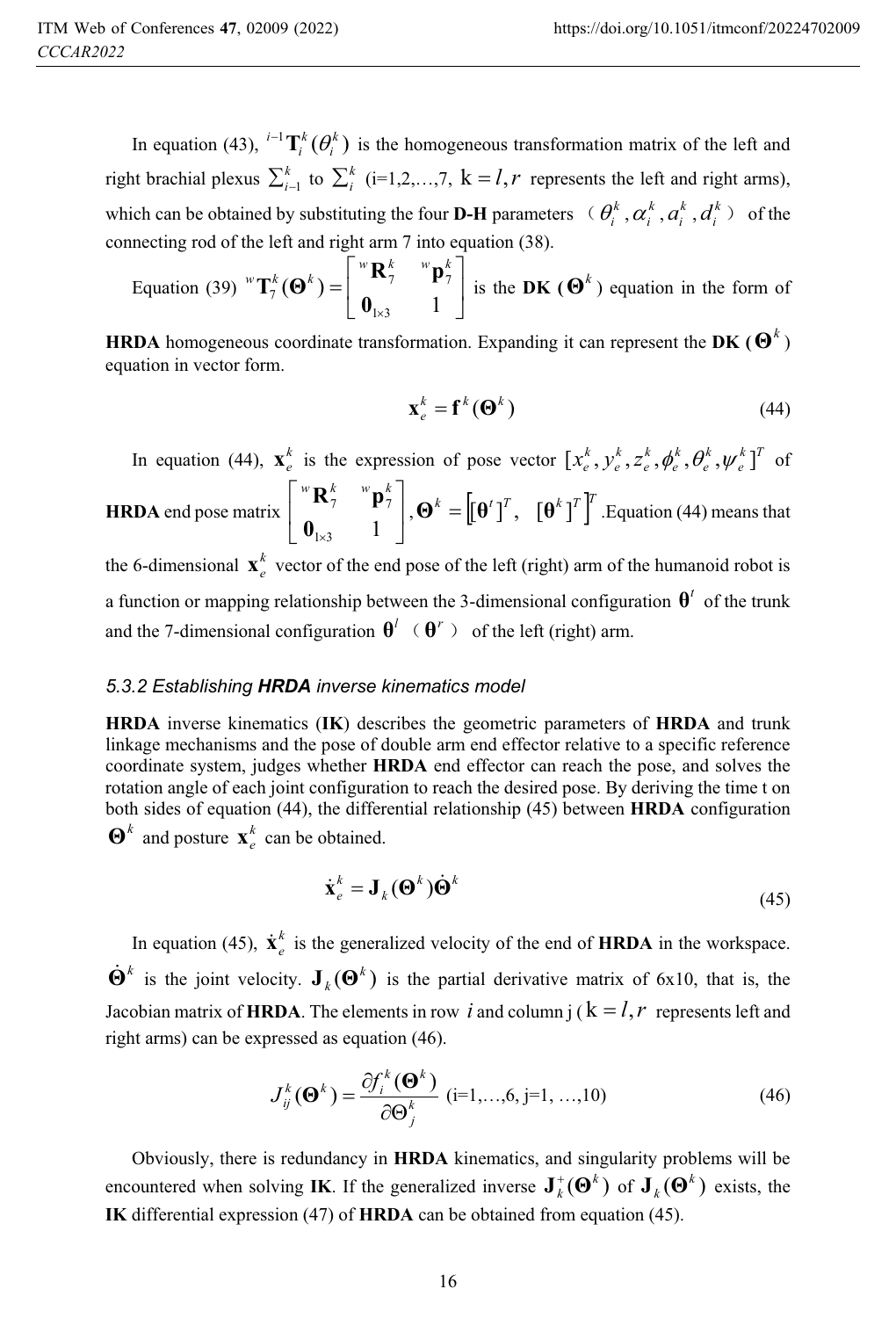$$
\dot{\mathbf{\Theta}}^k = \mathbf{J}_k^+(\mathbf{\Theta}^k)\dot{\mathbf{x}}_e^k \tag{47}
$$

For the convenience of numerical calculation, the incremental form of equation (47) can be expressed as (48).

$$
\Delta \mathbf{\Theta}^k = \mathbf{J}_k^+(\mathbf{\Theta}^k) \Delta \mathbf{x}_e^k
$$
 (48)

In order to improve the operability and stability of **HRDA** control, this paper uses the **DLS-SVD** method integrating Damped Leased Square (**DLS**) and Singular Value Decomposition (**SVD**) technology to solve the numerical solution of **IK** (48) formula of **HRDA**.

#### *5.3.3 HRDA software framework*

The **HRDA** software framework designed in this paper is shown in Figure 1. Based on this framework, visual processing and motion estimation are processed in parallel and interdependent at the same time, which not only reduces the complexity of the algorithm, but also improves the utilization of resources, especially suitable for the computing processing of dual core CPU. The validity of the proposed algorithm is verified by the constructed **HRDA** experimental platform.



**Fig. 1. HRDA** software framework.

## **6 Conclusion**

Based on the analysis of feature region location and information description in the region, this paper proposes a feature extraction algorithm based on **LPP**, which reduces the computational complexity of **SLAM** and the sensitivity to wrong data association. Aiming at the problems of phase winding and phase singularity in visual phase matching, a phase matching algorithm based on adaptive Gabor filter has been proposed. Using **UT** and selective acquisition strategy, **UTFastSLAM** algorithm based on **Rao-Blackwellised** has been proposed, which effectively reduces the particle dilution phenomenon of **PF** and significantly improves the calculation accuracy and robustness of **FastSLAM** algorithm. Finally, the **HRDA** experimental platform has been constructed, and the forward and reverse kinematics models of **HRDA** have been established to verify the effectiveness of the algorithm proposed.

The researches have been sponsored by the following scientific projects: Shenzhen basic research project (JCYJ20180307124010740), school level science and technology project (SZIIT2020KJ016, LHPY-2020007,LHPY-2020008), the seventh batch of school level education and teaching reform research and practice projects (10600-20-010201-06011).